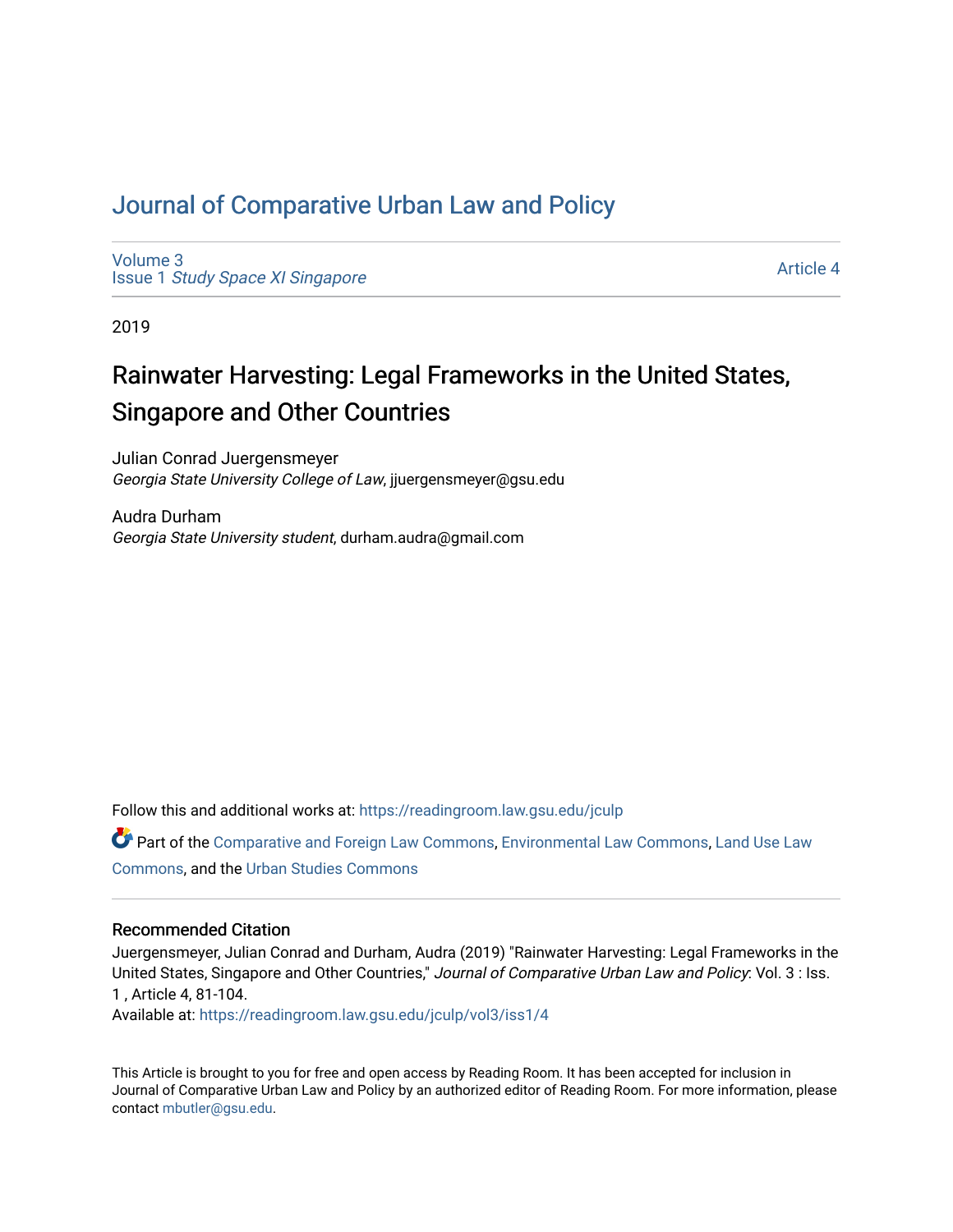## **RAINWATER HARVESTING: LEGAL FRAMEWORKS IN THE UNITED STATES, SINGAPORE, AND OTHER COUNTRIES<sup>1</sup>**

## **Julian Conrad Juergensmeyer, Audrone Vysniauskaite Durham**<sup>2</sup>

### **ABSTRACT**

With increasing climate change effects worldwide, rainwater harvesting is likely to become more and more important to ensure reliable alternative water supply and to conserve the environment. This article examines two goals to be accomplished through rainwater harvesting: (1) augmenting water supply for proposed development's use through regulations that have been formulated to make the proposed development responsible for at least a portion of the water supply needed to support the new development; and (2) managing stormwater runoff. The results show that many, perhaps most, rainwater harvesting programs, as exemplified by efforts in Singapore and elsewhere around the world, succeed in accomplishing both goals while also serving as effective climate change adaptation strategies.

**KEYWORDS:** rainwater harvesting, surface water runoff, stormwater, water conservation, Singapore

## **I. INTRODUCTION: RAINWATER HARVESTING**

Water shortage is a common phenomenon in the United States and throughout the world. Often, the shortage is climate-based, either because of consistently modest annual rainfall or periodic droughts. In fact, climate change has been deemed one of the major factors in rainfall distribution, affecting water supply and demand, and likely to worsen water security. By 2050, over half of the global population is predicted to experience severe water shortages if no adaptation or

<sup>&</sup>lt;sup>1</sup> This paper is an edited, updated and expanded version of Julian Conrad Juergensmeyer,

<sup>&</sup>quot;Rainwater Recapture: Development Regulations Promoting Water Conservation," 43 J. Marshall L. Rev. 359 (2010).

<sup>2</sup> Julian Conrad Juergensmeyer is Professor and Ben F. Johnson Jr. Chair in Law at Georgia State University where he also serves as Director of the Center for the Comparative Study of Metropolitan Growth and as an Adjunct Professor of City and Regional Planning at the Georgia Institute of Technology. He received his A.B. (summa cum laude) and J.D. (Order of the Coif) from Duke University. Audrone Vysniauskaite Durham is a JD/MCRP candidate at Georgia State University and Georgia Institute of Technology; she is a Graduate Research Assistant at Georgia State University College of Law.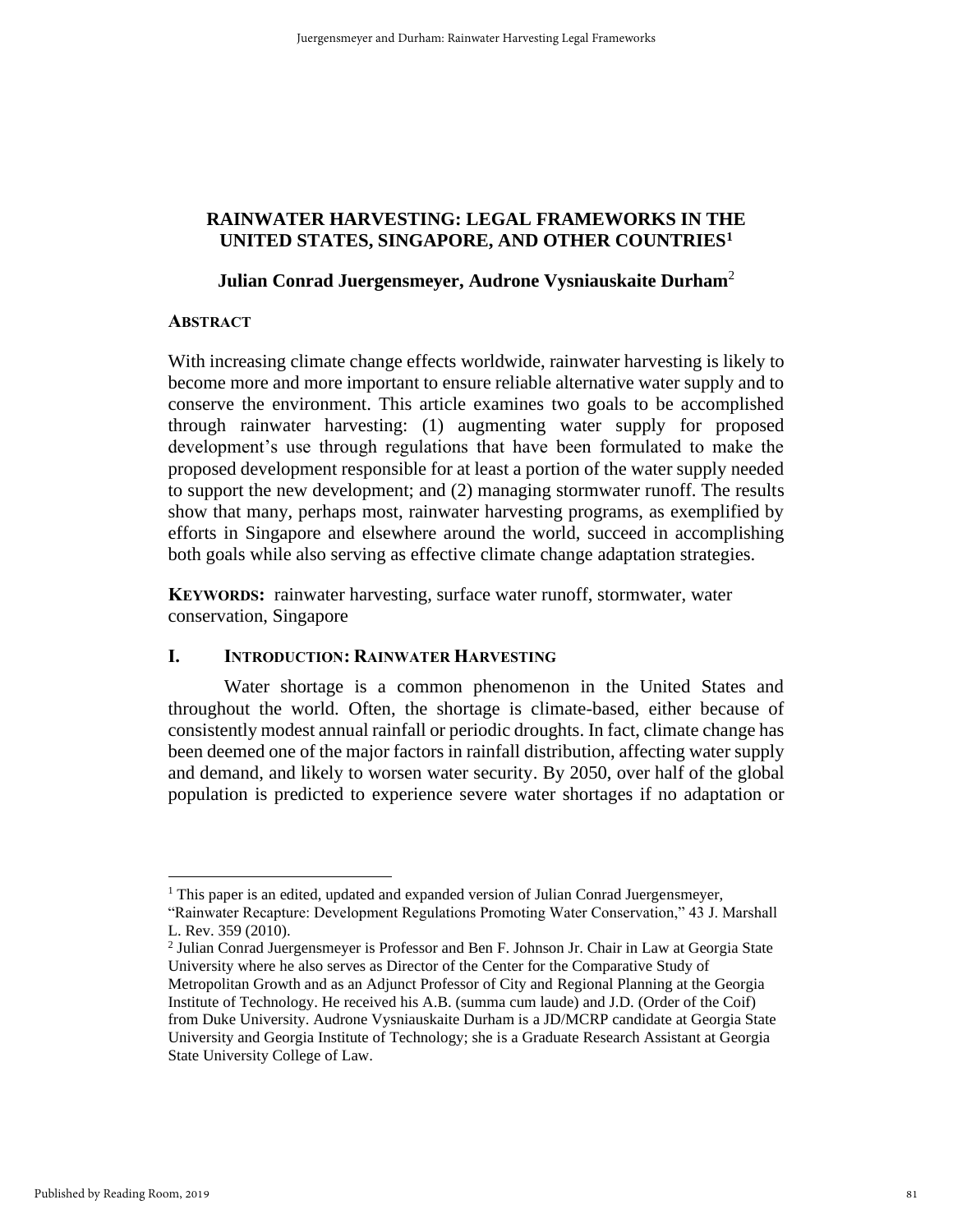mitigation actions, such as rainwater harvesting, are undertaken.<sup>3</sup> Rainwater harvesting entails capturing, diverting, and storing rainwater for various later uses, including landscaping, stormwater control, fire protection, plumbing, or consumption. Many countries around the world are already harvesting rainwater, with Singapore serving as a leading example, as discussed in Section III.

Whatever the cause or duration of a water shortage, one of the simplest methods many residents use to collect and conserve water is the use of rain barrels. Catching rainwater at your own home is often viewed as one of the easiest and least expensive ways to conserve water. For generations, home gardeners have put a bucket outside during a rainstorm and then later used the collected rainwater to water house plants or outdoor vegetable gardens and flower beds.

Of course, using one bucket of rainwater to water plants may not cut back water use in a dramatic way; however, the potential significance of rainwater catchment is determined by how much water can be caught. The formula for calculating the quantity of rainwater that can be caught from a building's roof is:

(1) to multiply the length of the roof by its width to get the area;

(2) to multiply the roof area by the inches of average annual rainfall; and

(3) to multiply that number by 0.623, which will provide the gallons of water that can be captured annually.<sup>4</sup>

The result can be surprisingly large. For example, if the roof area of a single-family residence is 2,000 square feet and the average annual rainfall is 50 inches, then approximately 62,000 gallons a year can be captured. The average domestic consumption for that living unit, consisting of an average family of four, would be approximately 400 gallons per day or 146,000 gallons per year. If one considers the extensive roofs of many public, industrial, and commercial buildings, it becomes evident that rainwater capture is not just a drop in the bucket!<sup>5</sup>

The amount of rainwater that can be caught depends not only on how much is available (i.e., roof size and annual rainfall), but also on the equipment employed. Moving up from the bucket, rain barrels provide water on a larger scale. More meaningful quantities of rainwater can be harvested if a cistern is used. A cistern is

<sup>3</sup> Md Mahmudul Haque, Ataur Rahman, Bijan Samali, *Evaluation of Climate Change Impacts on Rainwater Harvesting*, 137 JOURNAL OF CLEANER PRODUCTION 60-69 (Nov 20, 2016), https://www.sciencedirect.com/science/article/pii/S095965261630926X.

<sup>4</sup> Doug Pushard, *Rainwater Harvesting: Frequently Asked Questions*, HARVESTH20.COM, http://www.harvesth2o.com/faq.shtml (last visited September 18, 2017).

<sup>5</sup> *See* AMERICAN RAINWATER CATCHMENT SYSTEMS ASSOCIATION, http://www.arcsa.org (last visited Sept. 18, 2017) (pointing out ways that the American Rainwater Catchment Systems Association promotes rainwater catchment).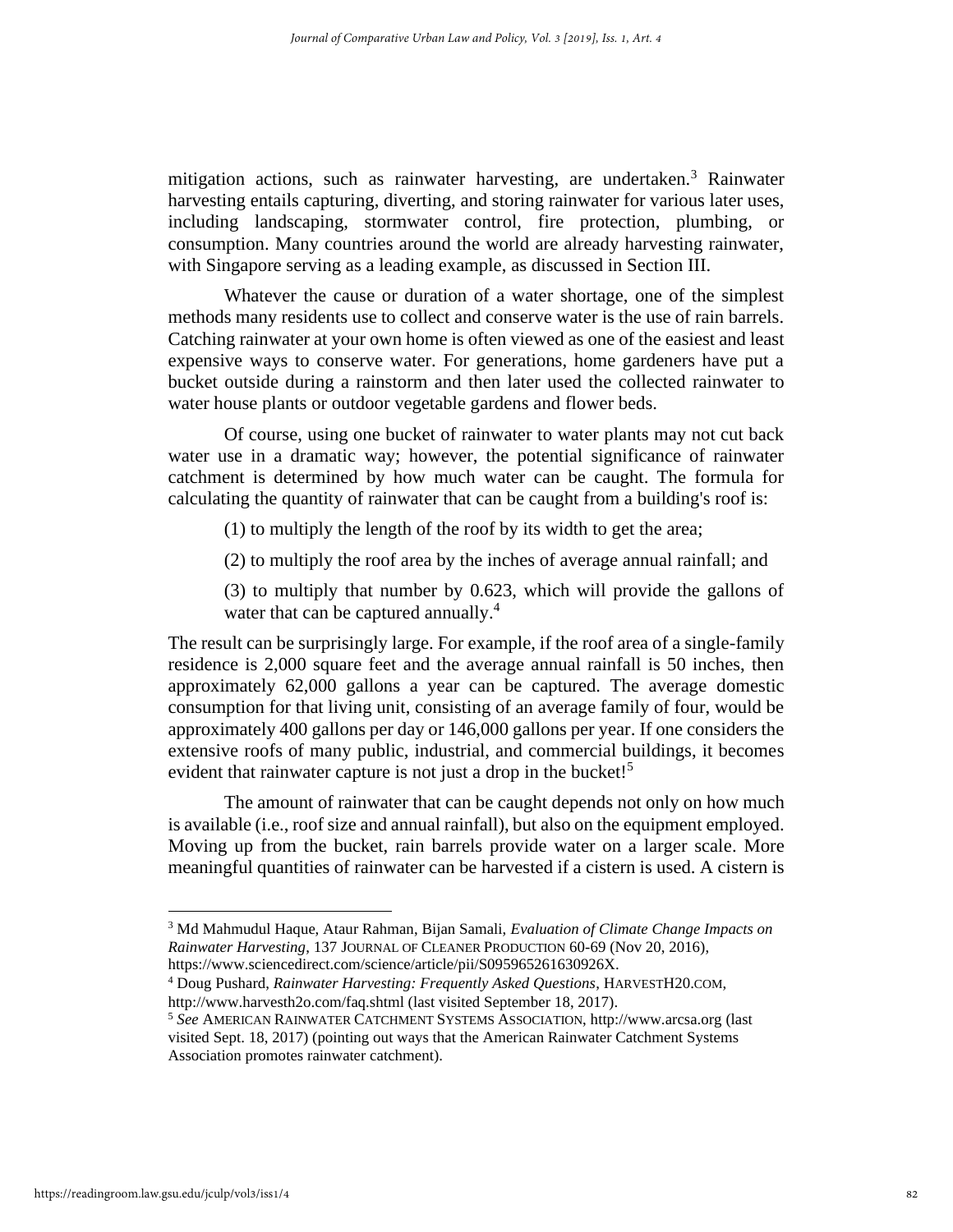a storage tank for the rainwater that is collected. In contrast to rain barrels, cisterns hold a larger amount of rainwater and allow a place for it to be stored until the water is needed. Before public water was available in rural and even suburban areas, cisterns were common substitutes or supplements to private wells. While developments in remote areas may still use them in this context, today they are used in many areas of the country to reduce the amount of public water needed. While cisterns have been a good alternative for many municipalities, they do have their problems. The main issue, other than cost, when using a cistern is how fast the water that has been collected and stored can be utilized. If the water from one rainfall fills up the cistern and that water is not quickly used, the cistern will be full during the next rainfall and no water will be collected. While the cistern conserves water and prevents wasted rainwater during the first rain, all of the rain that falls during the second storm will be completely lost. In order for a cistern to be effectively used, it should service an area capable of depleting the water supply quickly enough for the cistern to be effective during the next rainfall. An example of a land use where a cistern would be highly effective is commercial buildings.<sup>6</sup> Apartment buildings, office buildings, and hotels are also areas that have the capacity to deplete the water supply in the cistern very quickly. If the water in the cistern were used for toilet flushing, then any of these land uses listed above should have a high enough water demand to deplete the cistern supply. In contrast, a small business that may only have 10-15 employees would not likely have enough demand to effectively use the cistern.

Another and more innovative approach to conserving water through rainfall capture is through the use of "green roofs." A green roof in simple terms is exactly what it sounds like: a roof that has at least some vegetation rather than all impermeable roofing materials. When there is a heavy rainfall in a city that consists of buildings with traditional roofs, all of the rain that falls on the rooftops runs off into the city streets. Conversely, a green roof absorbs some of the water and stores it for later use. In addition to absorbing and storing water, it also slows down and filters the water it does not store and thereby not only provides a source of water for the building but also manages runoff.<sup>7</sup> The main issue developers and residents face with green roofs is cost. While lower energy bills over the life of a green roof ultimately save money, it is often difficult to convince a developer or owner of a building that the initial cost of the green roof is economically appealing.

Since water management plays a huge part in the sustainability of a development, it is no surprise that certain jurisdictions are promoting relevant goals

<sup>6</sup> Eric W. Strecker & Aaron Poresky, *Stormwater Retention on Site*, THE WATER REPORT, July 15, 2009, at 1, 8.

<sup>7</sup> Verlyn Klinkenborg, *Up on the Roof*, NAT'L GEOGRAPHIC MAG. (May 2009),

http://ngm.nationalgeographic.com/2009/05/green-roofs/klinkenborg-text.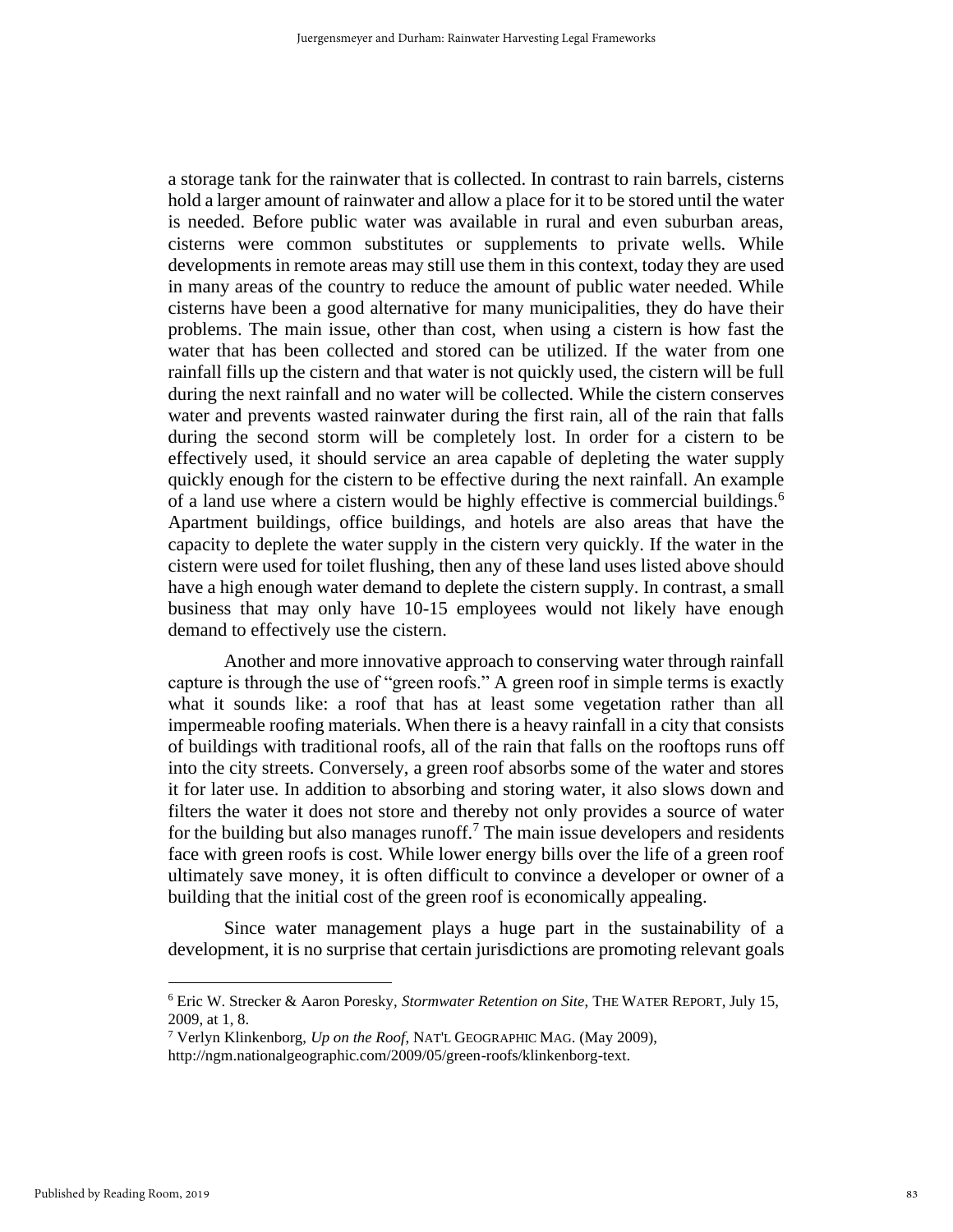through regulation. This article examines two goals to be accomplished through rainwater harvesting: (1) augmenting water supply for proposed development's use through regulations that have been formulated to make the proposed development responsible for at least a portion of the water supply needed to support the new development; and (2) managing stormwater runoff. Many, perhaps most, rainwater harvesting programs succeed in accomplishing both goals while also serving as effective climate change adaptation strategies. With increasing climate change effects worldwide, rainwater harvesting is likely to become more and more important to ensure reliable alternative water supply and to conserve environment.

#### **II. RAINWATER HARVESTING IN THE UNITED STATES**

#### **1. LEGAL FRAMEWORK**

The traditional common law view of water rights based on reasonable use by all riparian (relating to or located on the banks of a river or stream) land owners seems to have nothing negative to say about rainwater capture.<sup>8</sup> However, water rights under prior appropriation laws, largely seen in the western United States, have traditionally been negative toward allowing individuals to catch and use rainwater for their own personal use.<sup>9</sup> In some western states, rainwater recapture is still heavily restricted, and in Nevada it is still illegal. With circumstances today such as drought, the need to be more energy-efficient, and the green movement, the idea that it is illegal to use rainwater may seem counterintuitive. However, if one looks at the problem from another perspective, it becomes clear where this idea got its force.

The hostility toward rainwater capture is firmly grounded in the prior appropriations water law theory of "first in time, first in right." <sup>10</sup> Water is a finite resource. When one landowner decides to take advantage of the rain falling at his house, he is preventing this rain from entering streams that flow downstream to other landowners. Downstream landowners are left with less and less water. In essence, if the downstream owners have a superior right to a certain quantity of water which would be decreased by upstream capture, the upstream rainwater harvester is effectively taking water that does not belong to him. Put another way,

<sup>8</sup> *See generally* A. Dan Tarlock, LAW OF WATER RIGHTS AND RESOURCES § 3.11-3.13 (2009) (summarizing water rights of riparian owners).

<sup>9</sup> *See generally* Lincoln L. Davies, *East Going West? The Promise of Assured Supply Laws in Modern Real Estate Development*, 42 J. MARSHALL L. REV. 319 (2010) (discussing prior appropriations law as it relates to rainwater catchment).

<sup>10</sup> *See, e.g.*, *Nevada Water Law 101*, NEV. DEP'T OF CONSERVATION & NATURAL RES., http://dcnr.nv.gov/documents/documents/nevada-water-law-101/ (last visited Sept. 25, 2017) (Nevada's explanation of its "first in time, first in right" system in the context of its Prior Appropriation System).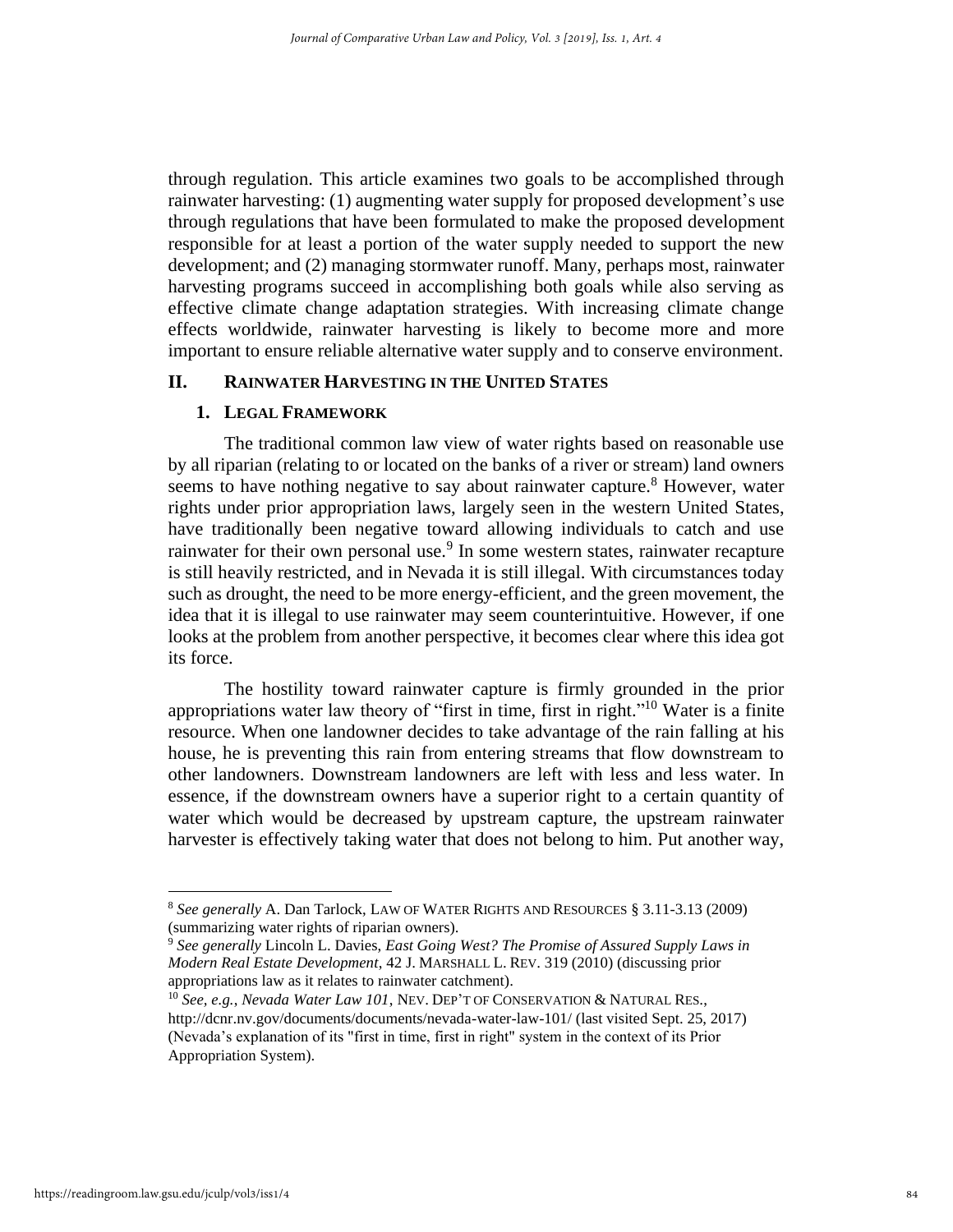rain does not belong to a particular person; it belongs to the watershed in which it falls.

In Nevada, the driest state in the country, and a prior appropriations state, it is illegal for an individual to collect rainwater without a water right permit.<sup>11</sup> In 2017, Senate Bill 74 was introduced which stated that "precipitation may be collected without a water right . . . from the rooftop of a single-family dwelling for domestic use." $12$  However, this provision regarding rainwater recapture was stripped from the final version of the bill that was eventually signed into law.<sup>13</sup> Although technically illegal, a spokesperson for the Nevada Department of Conservation & Natural Resources recently stated that "the Division of Water Resources has not, and does not plan to police rain barrels."<sup>14</sup>

Several western states, with water laws based on prior appropriation concepts as previously discussed, have various restrictions on rainwater recapture. For example, until 2009, all forms of rainwater harvesting in Colorado were illegal, based on the state's strict application of the prior appropriation doctrine.<sup>15</sup> In 2009, Colorado enacted two statutes that allowed individuals to implement rainwater catchment systems. <sup>16</sup> While this has been a step forward, the statutes include significant limitations. For one, if an individual has access to city water, then he or she cannot legally catch rainwater. Only those not serviced by a domestic water system that services at least three domestic dwellings qualify for a permit to install a rainwater catchment system.<sup>17</sup> Moreover, Colorado only allows permits to be issued for buildings used "primarily as a residence."<sup>18</sup> If a Colorado resident plans on using the collected water for irrigation purposes, he or she can only do so on up to a one-acre parcel of land.<sup>19</sup> In 2016, Colorado enacted a third statute that supplements the two rainwater harvesting laws from 2009 and relaxes the residential rainwater harvesting restrictions. <sup>20</sup> Still, the 2016 statute limits the collection systems to two rain barrels with a maximum combined storage capacity of 110 gallons; rainwater can only be collected via the gutters and downspouts attached to the roof of a single-family residence or multi-family residence with not

<sup>11</sup> *See* NEV. REV. STAT. § 533.030 (2017).

 $12$  S.B. 74, as introduced, 79th Leg. (Nev. 2017).

<sup>13</sup> S.B. 74, as enrolled, 79th Leg. (Nev. 2017).

<sup>14</sup> Mark Robison, *Update 2: Can Nevadans collect rain in barrels? No*, RENO GAZETTE-J., May 26, 2015, http://www.rgj.com/story/news/2015/05/26/ask-rgj-can-nevadans-collect-rainbarrels/27983037/

<sup>15</sup> *See* COLO. REV. STAT. § 37-90-105 (2008), *see also* Stephen N. Bretsen, *Rainwater Harvesting in Colorado and the Quandary of a Taking*, 4 TEX. A&M J. PROP. L. 165, 172.

<sup>16</sup> *See* COLO. REV. STAT. § 37-90-105(1)(f), § 37-60-115(6) (2017).

<sup>17</sup> COLO. REV. STAT. § 37-90-105(f)(I).

<sup>18</sup> *Id.*

<sup>19</sup> *Id.* § 37-90-105(f)(I)(D).

<sup>20</sup> COLO. REV. STAT. § 37-96.5-103(1) (2016); *see also*, STEPHEN N. BRETSEN, *supra*, at 176.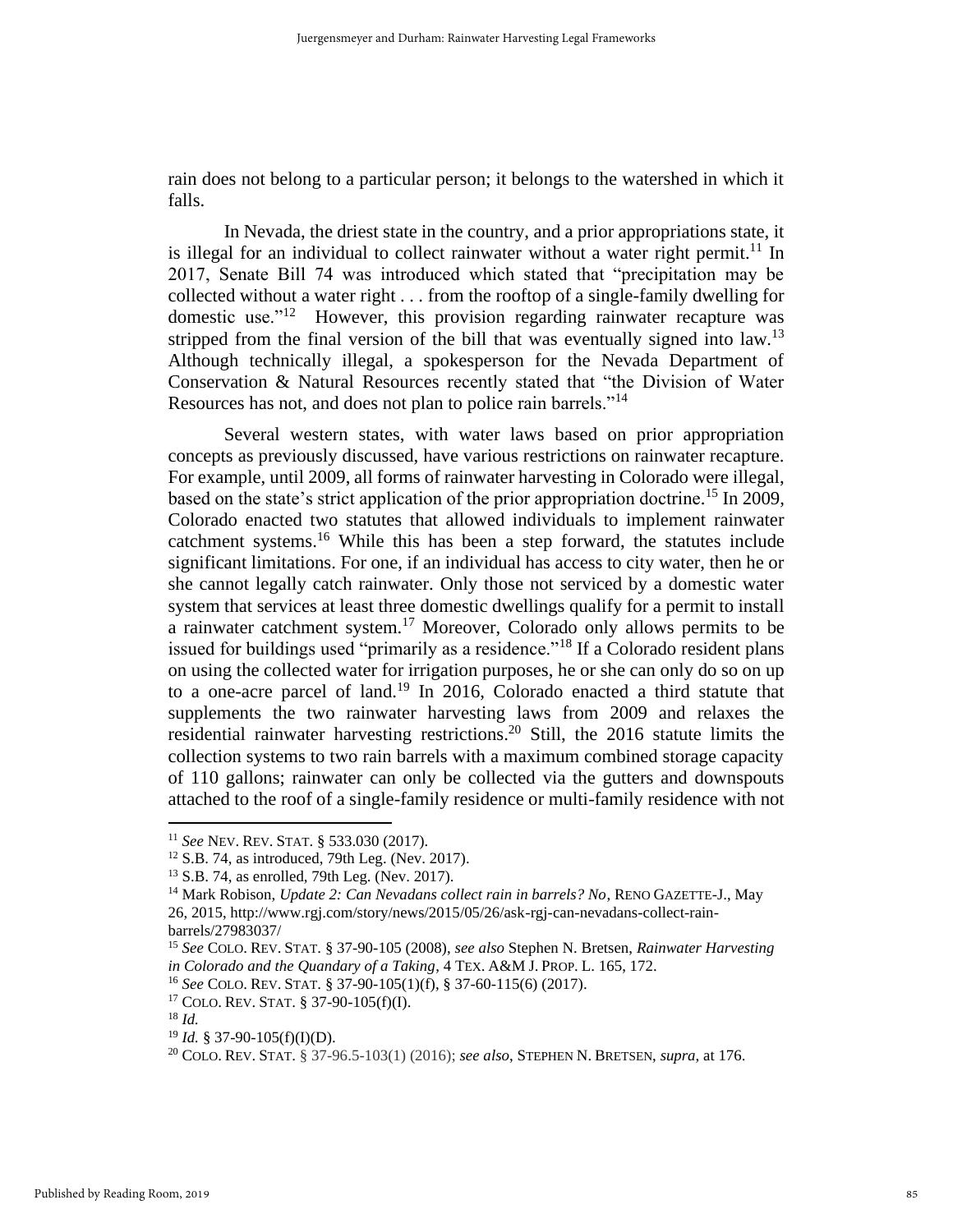more than four units; lastly, the collected water can only be used for outdoor purposes on the property where it was collected.<sup>21</sup> The State Engineer has authority to curtail rain barrel usage and must monitor and report to the General Assembly on the impact of rainwater harvesting on downstream water rights. $^{22}$ 

In 2010, Utah followed suit by passing Senate Bill 32, which legalized rainwater recapture.<sup>23</sup> Like Colorado, Utah imposes restrictions on rainwater harvesting. In Utah, an individual is limited to installing two rainwater tanks with a maximum capacity of 100 gallons each.<sup>24</sup> Alternatively, an individual can register for the capture and storage of rainwater with the State Engineer, whereby the limit is increased to  $2,500$  gallons combined.<sup>25</sup> As a prior appropriation state, Utah seeks to keep rainwater recapture small in scale in order to limit its impact on the state's existing water rights regime.

One might ask what has brought on this change in thinking from the traditional water rights view to the current rainwater harvesting view. A common theme in many of the jurisdictions that have implemented such programs and embraced change is drought. When water supply is down, conservation becomes the most important method of maintaining the amount of water available. Another reason why water conservation has become more acceptable is the "green movement." People today are more aware of the toll their actions take on the environment. As people have become more environmentally conscious, they have started to change their thinking. Conserving natural resources is a major tenet of the green movement, and water conservation is one key area everyone can implement in order to lessen his or her burden on the environment.

The last factor that may bring about more water conservation is today's overall economic environment. Individuals who can cut down on their water bill will be more inclined to do so. Just as more individuals are trying to save money, so too are municipalities. Municipalities maintain stormwater and sewer systems at a cost. By promoting individual water conservation and decreasing the load of stormwater runoff, the cost of maintaining these systems is reduced. Although all of these ideas may have contributed to a change in thinking regarding water conservation, each jurisdiction may have more individualized reasons for enacting water conservation regulations.

#### **2. INNOVATIVE PROGRAMS**

<sup>21</sup> COLO. REV. STAT. § 37-96.5-103(1) (2016); *see also*, STEPHEN N. BRETSEN, *supra*, at 178-79. <sup>22</sup> *Id.*

<sup>23</sup> S.B. 32, 58th Gen. Sess. (Utah 2010).

<sup>24</sup> UTAH CODE ANN. § 73-3-1.5(4) (2017).

 $^{25}$  *Id.* § 73-3-1.5(3).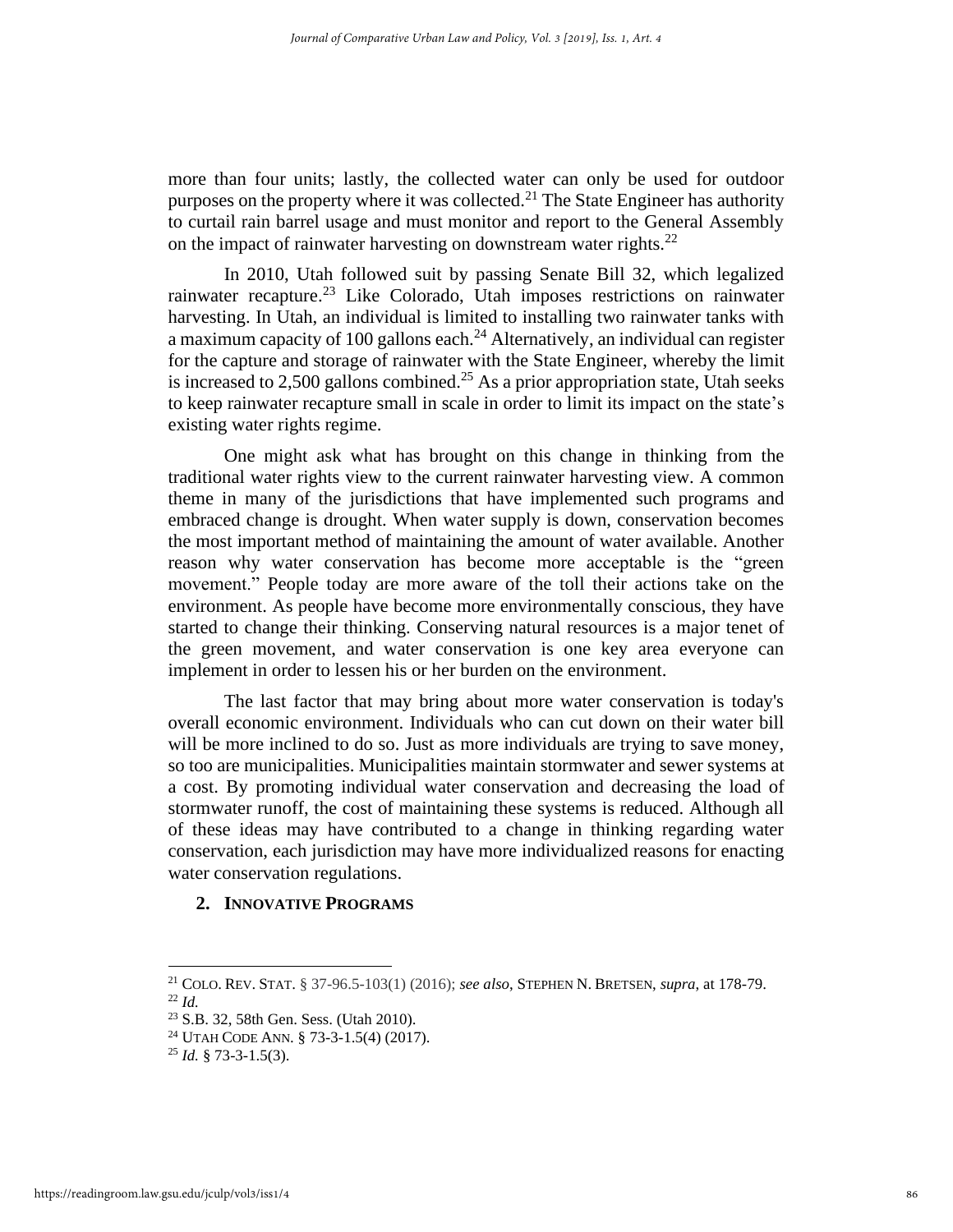#### *A. Prescott and Tucson, Arizona*

Prescott, Arizona, has an extremely comprehensive ordinance regarding water conservation. The ordinance has both mandatory and incentive characteristics. The mandatory portion requires all new construction to conform to specific water conservation requirements. When a homeowner in an existing home replaces fixtures in his or her home, these replacements must comply with certain water conservation requirements. The ordinance specifies the type of urinals, showerheads, and faucets to be installed within a building. In addition, bathrooms in commercial buildings used by the general public must meet strict water conservation guidelines.<sup>26</sup>

The incentive portion of the program is quite innovative. The ordinance provides a list of options that homeowners can implement to improve water efficiency. The homeowner then gets to pick and choose which ideas he or she would like to employ. The options include everything from relatively minor installations to large projects. Minor changes include installing low flow toilets and showerheads that do not exceed 2.4 gallons of water per minute. Larger options include converting to an automatic drip system for landscaping and installing rainwater cisterns.<sup>27</sup> Each option allows for a maximum award. Homeowners know exactly how much money they are entitled to receive for implementing an option. Homeowners receive the award through their water companies; when the water bill arrives, there is a credit for the amount of money due in incentives. $28$ 

Tucson, Arizona's ordinance employs a mandatory water conservation program. The ordinance was implemented on June 1,  $2010^{29}$  The ordinance requires a developer to create a rainwater harvesting program. When submitting commercial development plans, the rainwater harvesting plan must also be submitted. The rainwater harvesting plan must include a budget and an implementation process.<sup>30</sup> The implementation process must specify the process by which water used for on-site landscaping will be metered. Within three years of the issuance of a certificate of occupancy by the City of Tucson, the commercial development must account for fifty percent of its landscape water demand with rainwater that is harvested on-site.<sup>31</sup>

## *B. Albuquerque, New Mexico*

<sup>26</sup> PRESCOTT, ARIZ., CODE § 3-10-3 (2017).

<sup>27</sup> *Id.* § 3-10-8.

<sup>28</sup> *Id.* § 3-10-8(F).

<sup>29</sup> TUCSON, ARIZ., CODE § 6-188 (2017).

 $30$  *Id.* § 6-182(A).

 $31$  *Id.* § 6-183(B).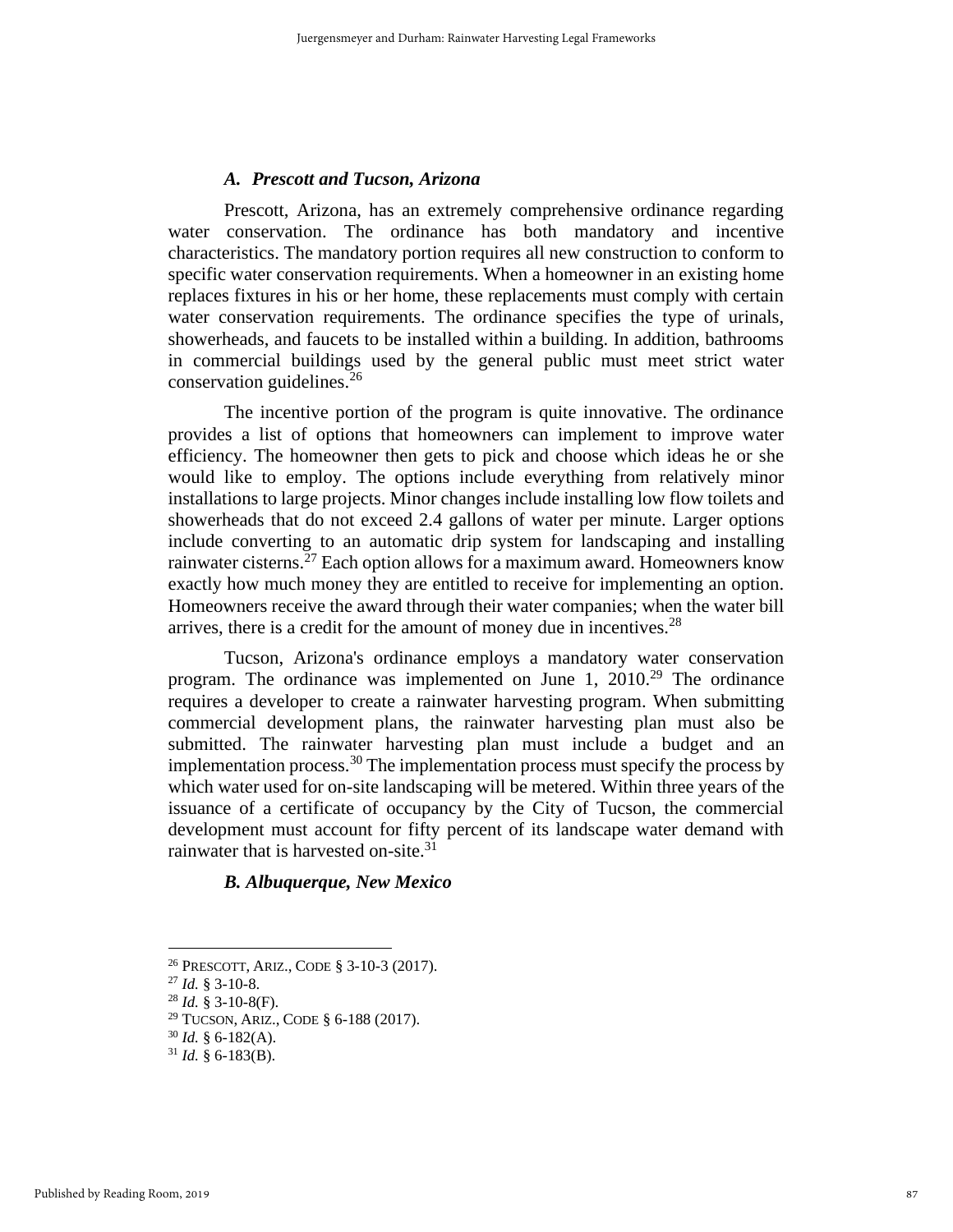Albuquerque began its comprehensive water conservation program in 1995, when studies showed its underground water supply was being depleted.<sup>32</sup> As part of its plan, the Albuquerque Bernalillo County Water Utility Authority (ABCWUA) offers rebates for rainwater harvesting, installation of low-flow appliances, planting trees, and xeriscaping, or replacing grass with a more natural desert landscape.<sup>33</sup> For rainwater harvesting, these rebates range from fifty dollars for the installation of a 150 gallon tank, to 150 dollars for a 1500 gallon tank.<sup>34</sup> Since the program's inception, Albuquerque has seen a decrease from 251 gallons per person per day to 135 in 2013.<sup>35</sup> The ABCWUA is currently seeking to "develop" a program to encourage installation of rainwater harvesting systems beyond the current rain barrel rebate program."<sup>36</sup>

#### *C. Austin and San Antonio, Texas*

In 2012, Texas passed a law encouraging municipalities to promote rainwater harvesting through incentive programs.<sup>37</sup> It also established the Texas Water Development Board to ensure that members on the staffs of municipalities were trained on rainwater harvesting.<sup>38</sup> The City of San Antonio offers both subsidies on the cost of rain barrels and a rebate program for cisterns.<sup>39</sup> The City of Austin offers rebates of up to five-thousand dollars for the installation of rainwater recapture systems.<sup>40</sup>

#### *D. Yankeetown, Florida*

One community that has really confronted the issue of water conservation and has already implemented a variety of measures to preserve water is Yankeetown, Florida. The Town of Yankeetown Comprehensive Plan contains a policy that all new planned unit developments, subdivisions, and commercial development in every land use district must utilize "low impact development"

<sup>32</sup> Steve Miller, *Albuquerque's Aggressive Water Programs Make a Difference*, HARVESTH20, http://www.harvesth2o.com/alb.shtml (last visited Sept. 21, 2017).

<sup>33</sup> *Conservation & Rebates*, ALBUQUERQUE BERNALILLO CNTY. WATER UTIL. AUTH.,

http://www.abcwua.org/Outdoor\_Rebates.aspx (last visited Sept. 21, 2017). <sup>34</sup> *Id.*

<sup>35</sup> ALBUQUERQUE BERNALILLO CNTY. WATER UTIL. AUTH., 2024 WATER CONSERVATION PLAN GOAL AND PROGRAM UPDATE (2013),

http://www.abcwua.org/uploads/files/2024\_Water\_Conservation\_Plan\_Update.pdf. <sup>36</sup> *Id.*

<sup>37</sup> TEX. LOC. GOV'T CODE § 580.004 (2017).

<sup>38</sup> *Id.*

<sup>39</sup> *Outdoor Programs & Rebates*, SAN ANTONIO WATER SYS.,

http://www.saws.org/Conservation/Outdoor/RainHarvesting.cfm# (last visited Sept. 21, 2017).

<sup>40</sup> AUSTIN WATER, RAINWATER HARVESTING RESIDENTIAL/ COMMERCIAL REBATE,

http://www.austintexas.gov/sites/default/files/files/Water/Conservation/Rebates\_and\_Programs/Ra inwater Harvesting Rebate Guidelines and Application.pdf (last updated May 17, 2017).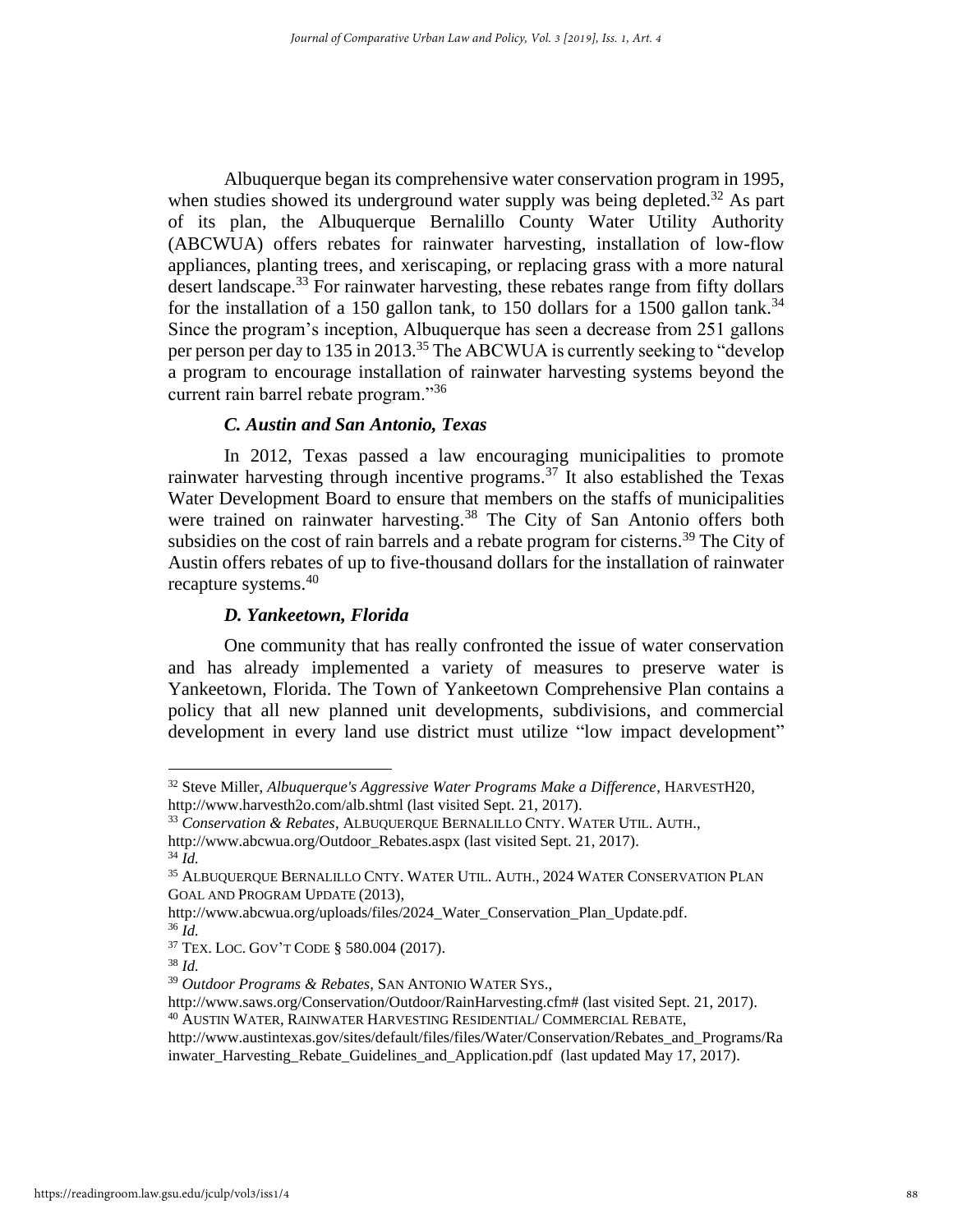("LID") practices.<sup>41</sup> There are many water conservation methods included in these practices. One practice is to use green roofs and rain barrels where feasible. Another method is to utilize porous pavement. It is also suggested that water be conserved by utilizing stormwater that has accumulated in ponds to irrigate the landscape. Under the policy, each of these methods must be connected in a treatment "train" with effluent from one process entering as influent into the next management practice to achieve even greater nutrient reduction.<sup>42</sup>

Yankeetown also created what is known as commercial water-dependent land use districts.<sup>43</sup> Only certain types of low-to medium-intensity commercial development are allowed in these districts. These districts are used to promote "water-dependent" uses such as commercial and recreational fishing. Hotels, motels, and resorts are allowed, but are required to include additional features as "water-enhanced" uses, including perpendicular and parallel walkways providing public access to the waterfront, or a rebuttable presumption is created that such hotel, motel, or resort can be located elsewhere on upland non-waterfront parcels and still meet its basic purpose.<sup>44</sup> These districts promote water conservation by requiring that any commercial development in the district may not have more than fifty percent of impervious surface on its parcel of land.<sup>45</sup> By requiring that most of the land be free of impervious surface, the law allows for less rainwater runoff because more stormwater can be absorbed by the pervious surface of the land while stormwater falling on impervious surfaces is captured and treated by other LID mechanisms such as a rain barrel or a green roof.

#### *E. LEED Guidelines*

The U.S. Green Building Council developed Leadership in Energy and Environmental Design (LEED) Guidelines in 2000.<sup>46</sup> Since then, LEED guidelines have helped jurisdictions set up their own water conservation ordinances. LEED is a third-party certification program and a tool that can be used for all types of buildings. LEED guidelines cover new construction as well as major renovations. It also covers buildings such as schools, homes, commercial interiors, and existing buildings. A building will be LEED-certified if the building receives sufficient points.<sup>47</sup> One hundred possible points are available. There are seven categories in

<sup>41</sup> TOWN OF YANKEETOWN COMPREHENSIVE PLAN, Policy 1.1.1.3.

<sup>42</sup> *Id.*

<sup>43</sup> *Id.* at Policy 1.1.2.8.

<sup>44</sup> *Id.* at Policy 1.1.2.8.7.

<sup>45</sup> *Id.* at Policy 1.1.2.8.2.

<sup>46</sup> Cecilia Shutters & Robb Tuft, *LEED by the Numbers: 16 Years of Steady Growth*, U.S. GREEN BLDG. COUNCIL, May 27, 2016, https://www.usgbc.org/articles/leed-numbers-16-years-steadygrowth.

<sup>&</sup>lt;sup>47</sup> *LEED*, U.S. GREEN BLDG. COUNCIL, https://new.usgbc.org/leed (last visited Sept. 21, 2017).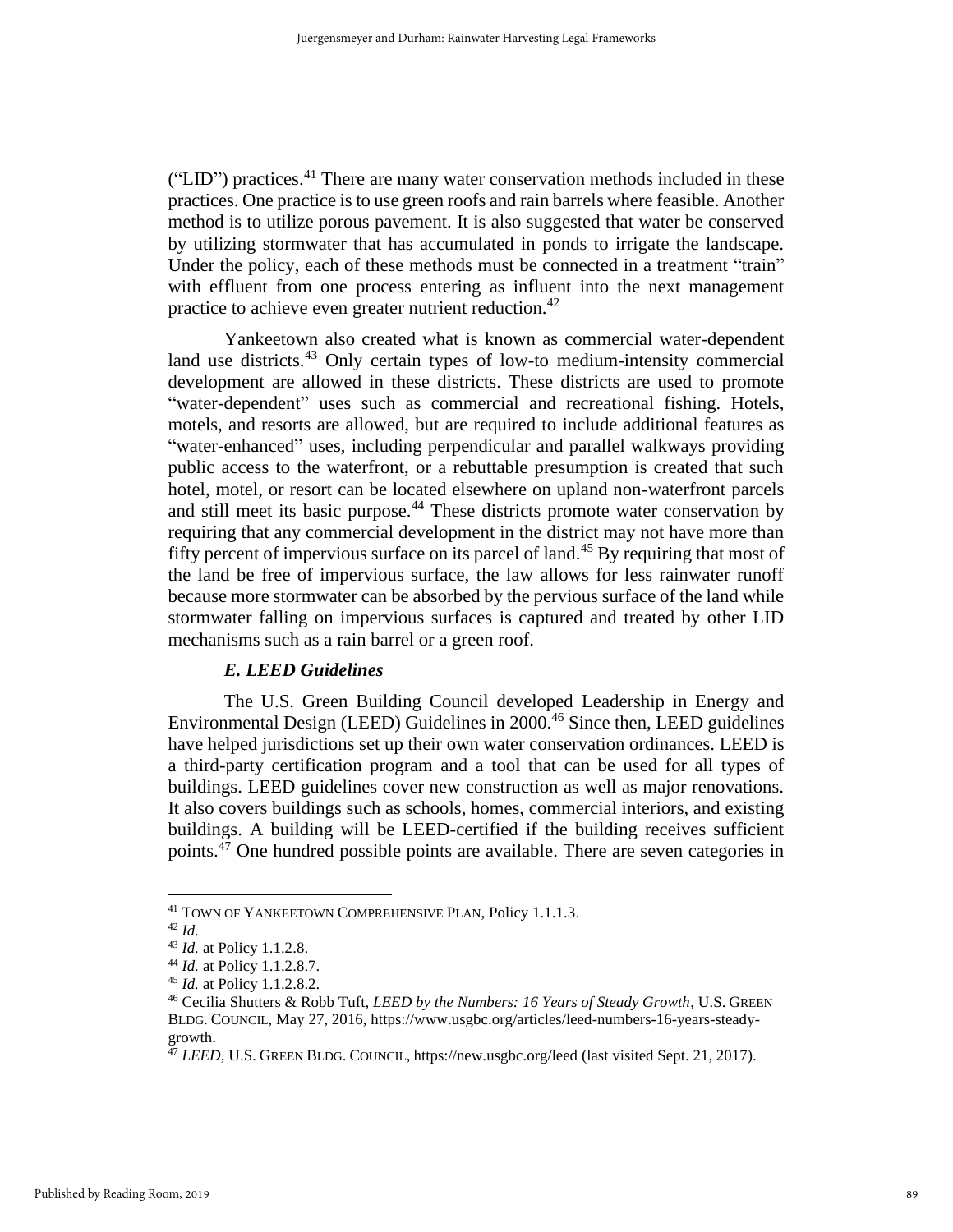which buildings can receive points. Once a building has received its points, it is either certified or not. The four certifications a building may receive are Platinum, Gold, Silver, and Certified.<sup>48</sup> The buildings that receive the highest points will earn a Platinum certification.

Water Efficiency is one category in which a building may receive points. Out of the one hundred points, a building may receive up to ten points in this category. As a prerequisite, the building must reduce water use in the aggregate by twenty percent.<sup>49</sup> If this prerequisite is met, there are three ways to earn points. The first way in which a building may earn points under the water efficiency category is to employ water-efficient landscaping. This can be worth one to two points. Option one allows one point to be gained if a building decreases the amount of potable water used for irrigation by fifty percent. Option two allows for a building to gain two points. This option first requires that option one be met and, in addition, that no potable water be used for irrigation.<sup>50</sup> One suggestion for achieving this goal is to use only captured rainwater for irrigation. The second way to earn points is to reduce water use by a certain percentage. A building will receive two points for a thirty percent reduction, four points for a forty percent reduction, and six points for a fifty percent reduction.<sup>51</sup>

Completed in 2017, Mercedes-Benz Stadium in Atlanta Georgia, home to the Atlanta Falcons of the National Football League, became the first NFL stadium to achieve LEED Platinum certification.<sup>52</sup> As part of its Platinum level certification, the stadium installed a  $680,000$  gallon  $(2,574,080)$  liters) rainwater cistern.<sup>53</sup> The cistern is used to recapture and reuse rainwater for landscape irrigation; it also helps to prevent flooding in the surrounding neighborhoods.<sup>54</sup>

<sup>48</sup> *Id.*

<sup>49</sup> U.S. GREEN BLDG. COUNCIL, LEED V4 FOR BUILDING DESIGN AND CONSTRUCTION 51 (2013), https://www.usgbc.org/sites/default/files/LEED%20v4%20ballot%20version%20(BDC)%20- %2013%2011%2013.pdf.

<sup>50</sup> *Id.* at 55.

<sup>51</sup> *Id.* at 56.

<sup>52</sup> Jessica Lyons Hardcastle, *Mercedes-Benz Stadium Set to Achieve LEED Platinum, an NFL, MLS Stadium First*, ENVIRONMENTAL LEADER, Feb. 23, 2017,

https://www.environmentalleader.com/2017/02/mercedes-benz-stadium-set-achieve-leedplatinum-nfl-mls-stadium-first/.

<sup>53</sup> *Id.*

<sup>&</sup>lt;sup>54</sup> *Id.* In another recent major redevelopment project in Atlanta, Ponce City Market, that has achieved LEED Gold status, the renovation of a large 2,100,000 sq. ft (200,000 sq. meters) former warehouse into a mixed-use development includes a green roof that filters stormwater runoff, combats Atlanta's heat island effect, and provides greenery for the enjoyment of residents and surrounding offices. Ponce City Market's stormwater management system includes underground detention vaults together with water quality improvement devices and groundwater recharge infiltration systems that reduce that total runoff and runoff rates. *See* Ponce City Market: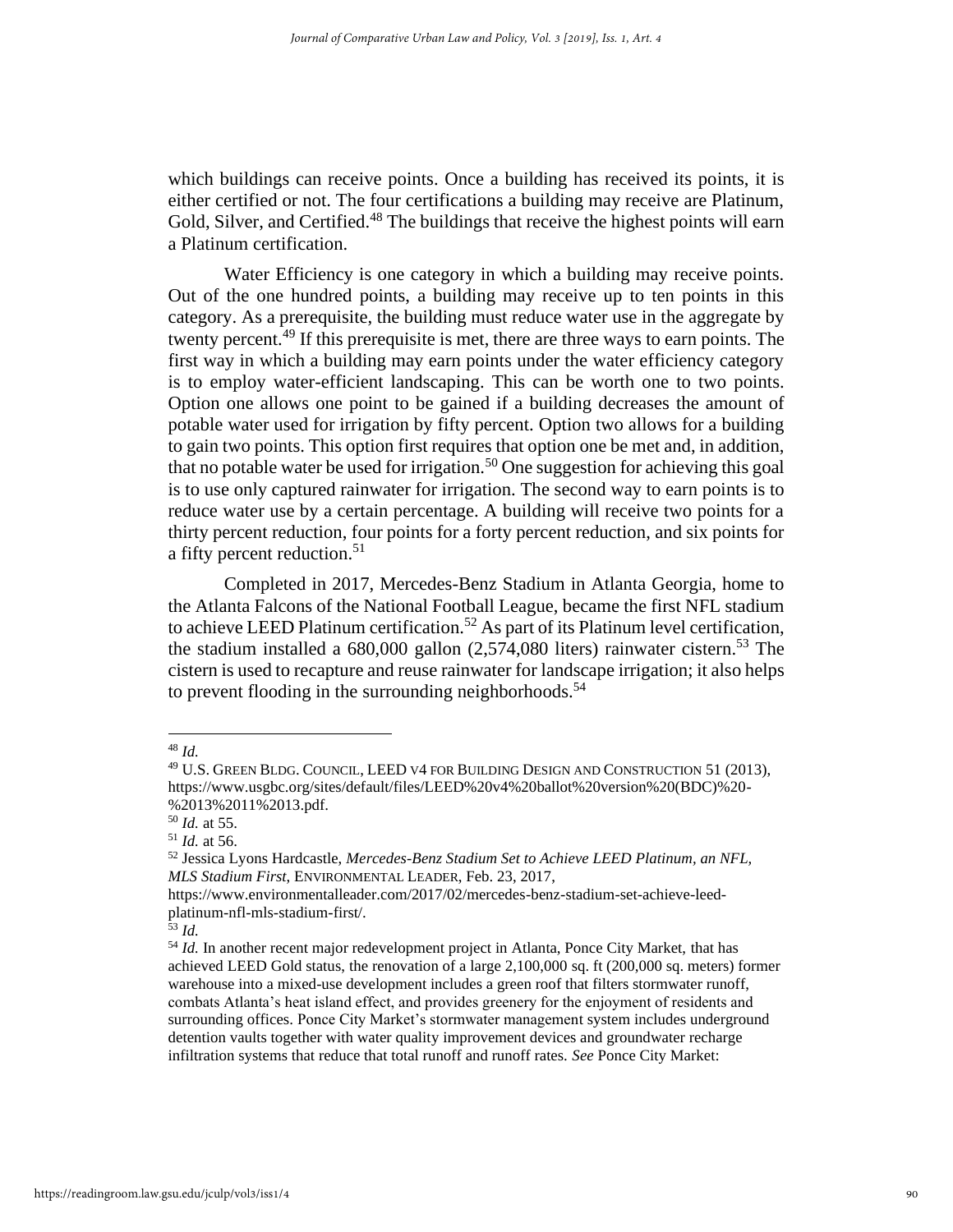Since its inception, numerous U.S. cities have enacted ordinances requiring or incentivizing LEED certification.<sup>55</sup> In 2017, thirty-two major cities have LEEDrelated ordinances. Some examples of these ordinances include requiring LEED silver certifications for all new commercial buildings, expediting permits and offering rebates for those seeking LEED certification, and even reimbursing the total cost of LEED certification.<sup>56</sup> The advent of the LEED certification system has provided a major incentive for implementing rainwater recapture systems. As discussed previously, the LEED guidelines offer a number of points for implementing water conservation.

#### **III. RAINWATER HARVESTING IN SINGAPORE**

Like a sponge, Singapore uses two-thirds of its entire land area as a water catchment. The tropical country's small size limits the amount of rain that can be captured and stored, but Singapore is working on expanding the catchment area to 90% of its land by  $2060$ <sup>57</sup> making the country one of the few in the world to harvest urban stormwater for potable consumption on such a large scale.<sup>58</sup> The city-state manages its plentiful rainwater (up to 98 inches of rain a year, while the U.S., for instance, gets an annual average of 28 inches)<sup>59</sup> through the Active, Beautiful, Clean (ABC) Waters program.<sup>60</sup>

Launched in 2007, the ABC Waters program is an ambitious holistic master plan that aims to reduce, collect, and recycle stormwater runoff. The master plan is devised to transform Singapore's utilitarian drains, canals, and reservoirs into aesthetically pleasing water features that are integrated with the environment for everyone to enjoy. $\frac{61}{61}$  Such a holistic approach is consistent with

<sup>60</sup> Active, Beautiful, Clean Waters Programme, PUBLIC UTILITIES BOARD (PUB), <https://www.pub.gov.sg/abcwaters/about> (last visited Dec 20, 2018).

Sustainability Facts, [http://poncecitymarket.com/wp-content/uploads/Sustainability-Facts.pdf;](http://poncecitymarket.com/wp-content/uploads/Sustainability-Facts.pdf) *see also Repurposing Ponce City Market: A Look from Ground Level*, EBERLY & ASSOCIATES, https://www.eberly.net/repurposing-ponce-city-market/.

<sup>55</sup> *Cities Requiring or Supporting LEED*, EVERBLUE, http://www.everbluetraining.com/blog/citiesrequiring-or-supporting-leed-2015-edition (last updated Sept. 21, 2017). <sup>56</sup> *Id.*

<sup>57</sup> Cecilia Tortajada, *Singapore's Water Success and Lessons for the Region*, GLOBAL-*IS*-ASIAN, Jun 29, 2017, https://lkyspp.nus.edu.sg/gia/article/singapore-s-water-success-and-lessons-for-theregion.

<sup>58</sup> Water from Local Catchment, PUBLIC UTILITIES BOARD (PUB),

<https://www.pub.gov.sg/watersupply/fournationaltaps/localcatchmentwater> (last visited Dec 17, 2018).

<sup>59</sup> Average Precipitation in depth (mm per year) (Singapore, 2014), THE WORLD BANK GROUP, https://data.worldbank.org/indicator/AG.LND.PRCP.MM.

<sup>&</sup>lt;sup>61</sup> Active, Beautiful, Clean Waters: Design Guidelines (4<sup>th</sup> ed.), PUBLIC UTILITIES BOARD (PUB),

https://www.pub.gov.sg/Documents/ABC\_Waters\_Design\_Guidelines.pdf (last accessed Dec 20, 2018).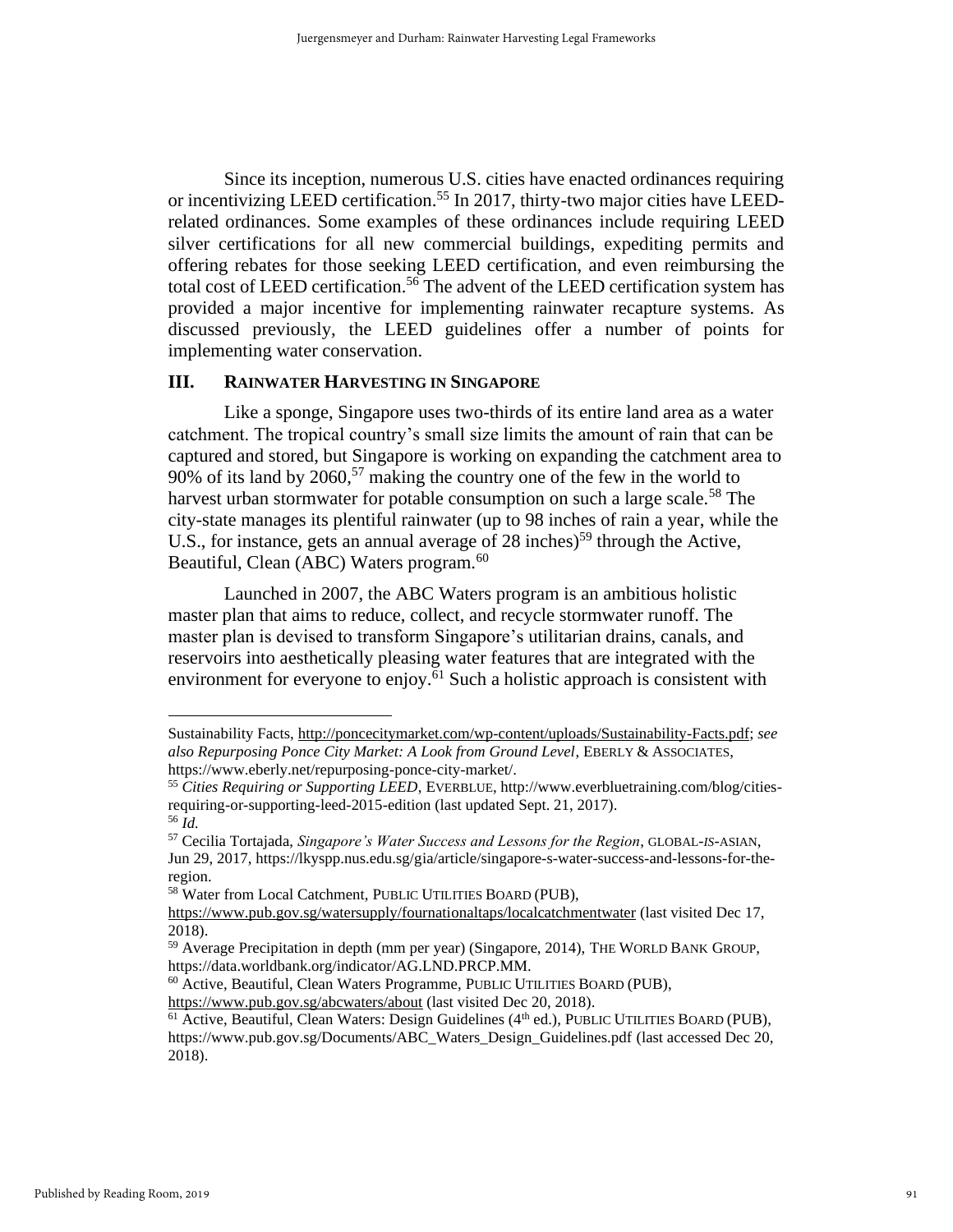Singapore's on-going practice of incorporating landscape design within an urban planning framework to soften the harsh concrete effects of high-rise housing.<sup>62</sup> Consequently, ABC Waters promotes natural cleansing systems with selected plants and special soil to treat rainwater runoff before it reaches waterways and reservoirs. These systems are collectively called "ABC Waters design features."<sup>63</sup>

The runoff reduction obligation using the ABC Waters design features has been codified in the Code of Practice on Surface Water Drainage, prepared by the Public Utilities Board (PUB, Singaporean national water agency).<sup>64</sup> The Code of Practice on Surface Water drainage sets out mandatory minimum engineering requirements for surface water drainage for new developments. Clause 7.1.5 sets maximum allowable peak runoff levels by requiring that all industrial, commercial, institutional, and residential developments equal to or greater than 0.5 acres in size (any new construction, as well as any additions, extensions, or reconstructions of the mentioned size) control the peak runoff discharged from the development sites. The Code advises that the peak runoff can be reduced through implementation of such ABC Waters design features as porous pavements, green roofs, planter boxes, bioretention swales, detention tanks/ponds, sedimentation basins, wetlands, cleansing biotopes, or bioretention basins (rain gardens).<sup>65</sup> Each of these features have been craftily designed to complement the country's complex water management system, which integrates 17 reservoirs with close to 5,000 miles of drains, canals, and rivers with the surrounding environment.<sup>66</sup>

A prevalent ABC Waters design feature, green roof water collection systems, has been installed in many commercial and government-built high-rise public housing buildings, where roughly 80% of Singaporeans live,  $67$  to act as

<sup>62</sup> Adrienne Lyles-Chockley, *Building Livable Places: The Importance of Landscape in Urban Land Use, Planning, and Development*, 16 BUFF. ENVT'L. L.J. 95, 104.

<sup>63</sup> World Cities Summit 2018: Livable & Sustainable Cities: Embracing the Future through Innovation and Collaboration, 6 Program Book,

http://www.worldcitiessummit.com.sg/sites/default/files/WCS2018-Programme-Booklet-FA-LowRes.pdf.

<sup>&</sup>lt;sup>64</sup> Code of Practice on Surface Water Drainage, 7<sup>th</sup> ed. Dec 2018, PUBLIC UTILITIES BOARD (PUB), https://www.pub.gov.sg/Documents/PUB\_COP\_7th\_Edition.pdf. <sup>65</sup> *Id*.

<sup>&</sup>lt;sup>66</sup> Active, Beautiful, Clean Waters: Design Guidelines (4<sup>th</sup> ed.), PUBLIC UTILITIES BOARD (PUB), [https://www.pub.gov.sg/Documents/ABC\\_Waters\\_Design\\_Guidelines.pdf](https://www.pub.gov.sg/Documents/ABC_Waters_Design_Guidelines.pdf) (last accessed Dec 20, 2018).

<sup>67</sup> Sarah Keating, *Can Singapore's Social Housing Keep Up with Changing Times?* BBC, Dec 14, 2018, http://www.bbc.com/capital/story/20181210-can-singapores-social-housing-keep-up-withchanging-times.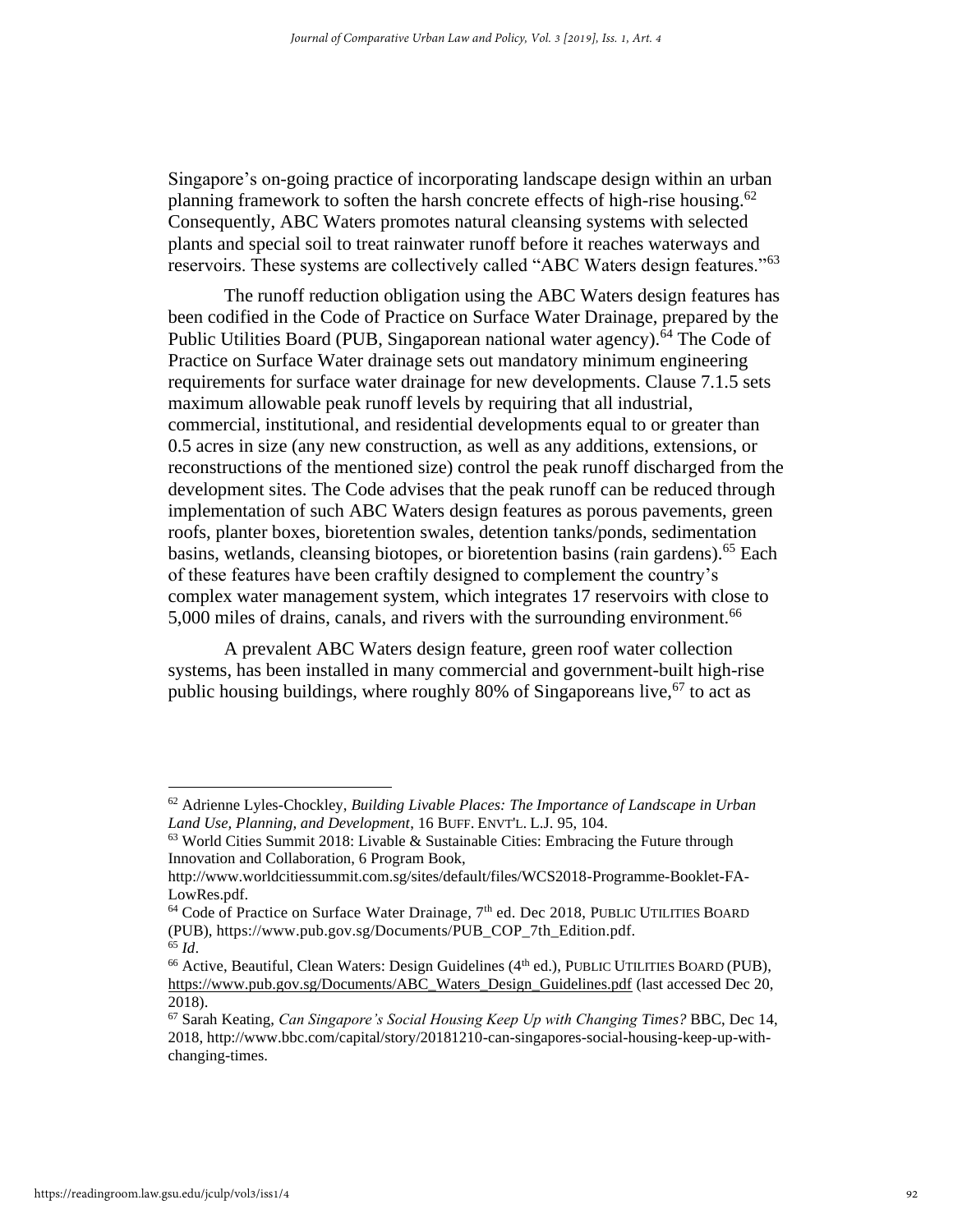rainwater catchment.<sup>68</sup> Singaporean green roofs can be grouped into two types: intensive and extensive. Intensive green roofs are large, green, public rooftop spaces, designated for recreation, often as gardens. Rainwater runoff is first collected and cleansed on the intensive green roof, then channeled to lower levels or used to water the plants or to wash sidewalks.<sup>69</sup> Extensive green roofs are not designed as recreational areas; instead, they accommodate low-maintenance vegetated roof systems with a shallow drainage/storage layer to store rainwater. In addition to conserving potable water for irrigation, extensive green roofs cool buildings and reduce the heat island effect by shading the building from sunlight.<sup>70</sup> To adapt to climate change, Singapore's Building Construction Authority is aiming for 80% of city buildings to be Green Mark certified by 2030 – designed to use resources more efficiently through incorporation of such features as green roofs.<sup>71</sup>

Other ABC Waters design features on the list of requirement options for new buildings include bioretention swales, which form the edges of Singaporean roads, sloped toward either curbs or central dividers where drop inlet chambers direct the stormwater runoff into drains that then bring it to the main water canals.<sup>72</sup> Detention tanks and ponds, similarly to porous pavements, can also be installed to temporarily store peak runoff during intense storms that would otherwise overwhelm public drains, resulting in flash floods. The stored water from detention tanks and ponds is gradually released into the drainage system.<sup>73</sup> Another option is construction of sedimentation basins – ponds to temporarily detain or for a longer time retain stormwater runoff. Such ponds can turn into aesthetic water features when landscaped.<sup>74</sup> The list also provides for constructed wetlands – shallow and extensively vegetated waterbodies, often with a hard edge, to form a part of a streetscape or building fronts. Constructed wetlands, together with cleansing biotopes, have been designed primarily to remove suspended particles and dissolved contaminants, but also to provide wildlife

<sup>68</sup> Mooyoung Han and Lisa Andrews, *Can Rainwater Harvesting Transform Cities into Water-Wise Cities?* INTERNATIONAL WATER ASSOCIATION, Mar 30, 2017, http://www.iwanetwork.org/can-rainwater-harvesting-transform-cities-into-water-wise-cities/.

 $^{69}$  Active, Beautiful, Clean Waters: Design Guidelines ( $4^{th}$  ed.), PUBLIC UTILITIES BOARD (PUB), *supra*, at 25.

<sup>70</sup> *Id*. at 26.

<sup>71</sup> Derek MacKenzie, *Green Buildings, Singapore's Natural Ally in Climate Change Fight, Eco-Business*, November 2017, https://www.eco-business.com/opinion/green-buildings-singaporesnatural-ally-in-climate-change-fight/.

 $72$  Active, Beautiful, Clean Waters: Design Guidelines ( $4<sup>th</sup>$  ed.), *supra* at 28.

<sup>&</sup>lt;sup>73</sup> Active, Beautiful, Clean Waters: Design Guidelines ( $4<sup>th</sup>$  ed.), PUBLIC UTILITIES BOARD (PUB), *supra*, at 11.

 $74$  *Id.* at 41.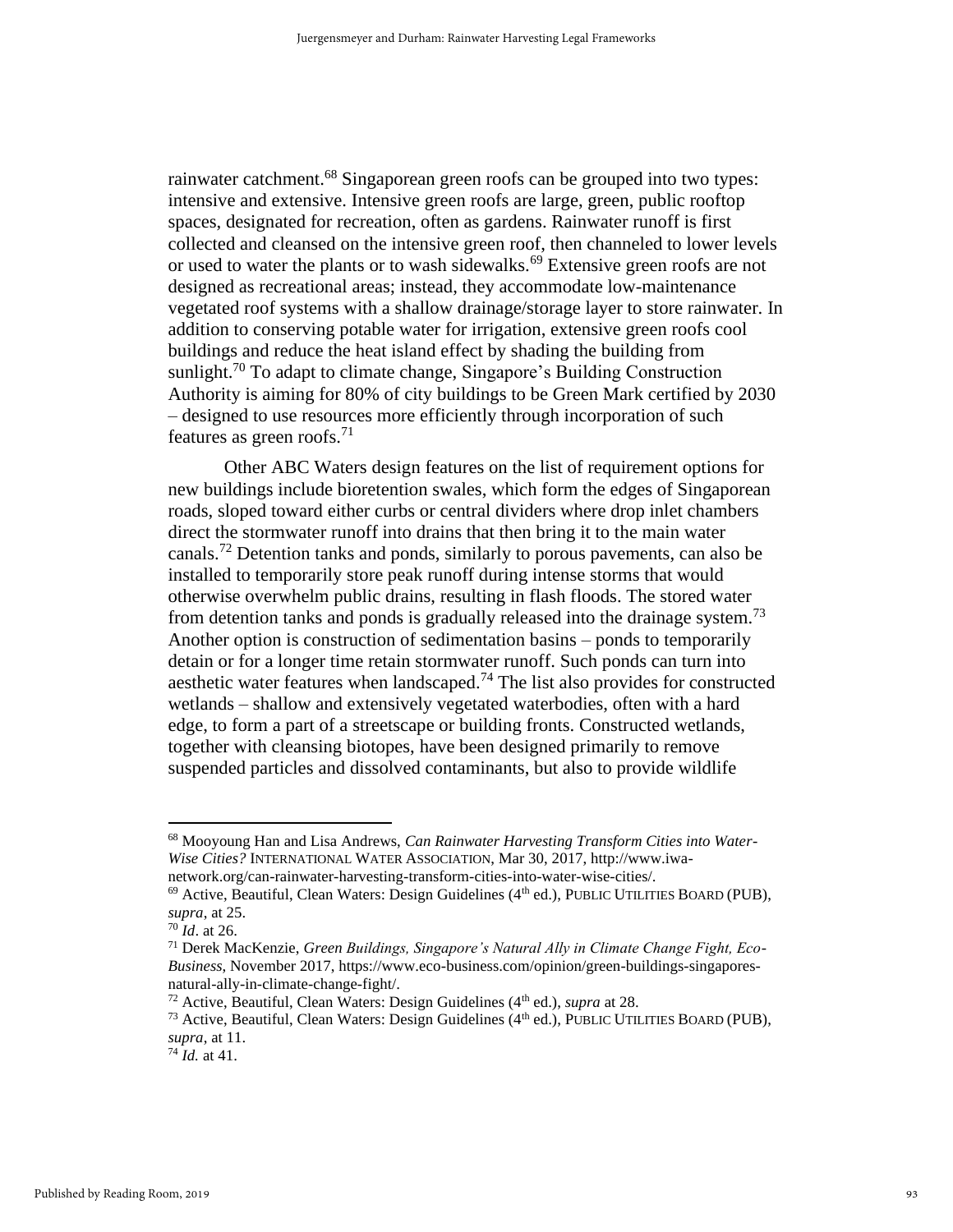habitats.<sup>75</sup> Lastly, rain gardens are yet another feature new developments can install. Rain gardens are densely-planted surface areas designed to detain and treat stormwater runoff, except, unlike swales, rain gardens do not channel stormwater runoff.<sup>76</sup> All of the mentioned ABC Waters features are supervised and maintained to ensure safety, prolong their lifespan, and sustain the multiple functions they serve.

Since 2010, PUB has been recognizing public agencies and private developers for incorporating ABC Waters features in their developments. In 2011, PUB and the Institution of Engineers Singapore launched the ABC Water Professional Program to ensure a pool of engineers, architects, and landscape specialists, are trained to install and maintain ABC designs for developments. Furthermore, PUB regularly encourages and educates the public about taking care of the country's waterbodies. The ultimate goal is to mainstream ABC Waters concepts so that they become an essential element in urban planning. Over 100 projects embodying ABC Waters features have been identified by PUB to complete by 2030.<sup>77</sup>

One of the newest residential complexes to have recently received the ABC Water Certification is d'Leedon,<sup>78</sup> Singapore's largest residential development. Its seven 36-floor towers taper inwards to occupy only 22% of the site to free up space for landscaping and living spaces. The basement houses most of the complex's surface roads to allow for more greenery on the ground and a rainwater tank that supplies water to the automatic irrigation system. Two large bioretention basins collect and treat stormwater before it is released into public drains; signs along the bioretention basins educate residents about the ABC Waters design features.<sup>79</sup>

An example of a rather extensive rainwater catchment complex in Singapore is Changi Airport, where the runoff is collected from the runways, surrounding green areas, and building roofs to be sent to two reservoirs. From the first reservoir, collected rainwater is pumped to an on-site pre-treatment plant and

<sup>78</sup> *CapitaLand's Architectural Excellence Receives Worldwide Recognition Again with CapitaGreen and d'Leedon Accorded International Accolades by the Council on Tall Buildings and Urban Habitat*, CAPITALAND, Jun 2015, https://www.capitaland.com/international/en/aboutcapitaland/newsroom/news-releases/international/2015/jun/nr-20150623-CapitaLandsarchitectural-excellence-receives-worldwide-recognition-again-with-CapitaGreen-and-dLeedonaccorded-international-accolades-by-the-Council-on-Tall-Buildings-and-Urban-Habitat.html.

<sup>79</sup> *The ABCs of Sustainable Surroundings*, CAPITALAND, October 2014,

https://www.capitaland.com/international/en/about-capitaland/newsroom/inside/2014/oct/inside-201410-the-abcs-of-sustainable-surroundings.html.

<sup>75</sup> *Id.* at 43.

<sup>76</sup> *Id.* at 39.

<sup>77</sup> *Id.* at 4-5, 65-72.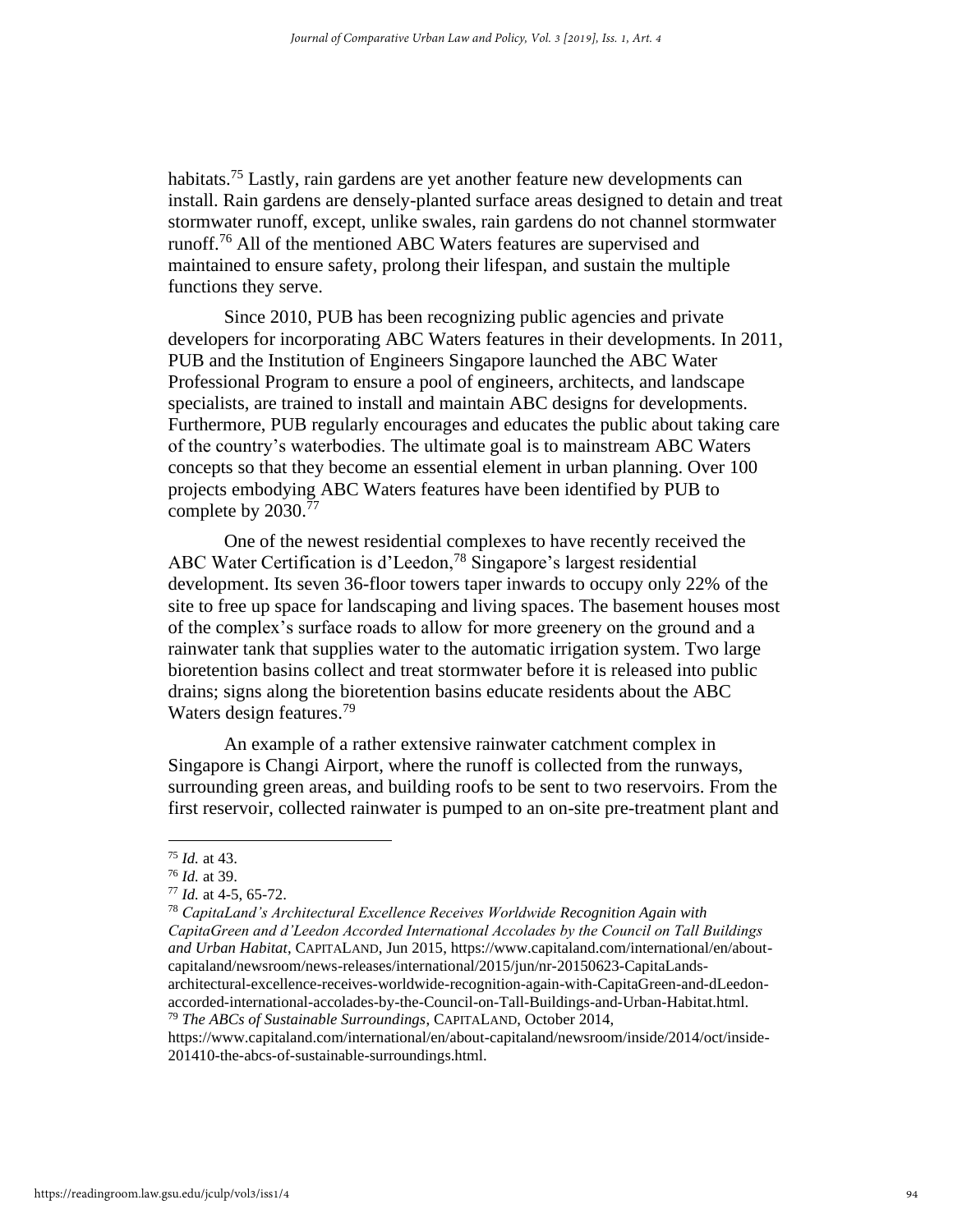then used for firefighting and toilet flushing. The second reservoir is used for storm relief when stormwater discharges and incoming tide from the sea coincide. The collected and treated rainwater accounts for over a third of the total water used by the airport, saving close to  $$300,000$  a year.<sup>80</sup> Furthermore, the Jewel building in Terminal 1, expected to open later in 2019, will house the world's tallest indoor waterfall, fed by harvested rainwater that will also service the building and its landscape irrigation systems. $81$ 

Along with the elaborate rainwater management system, Singapore's government has also instituted rather strict individual rainwater collection laws. Under Section 31 of the Sewerage and Drainage Act, no person, without approval of PUB, is allowed to build any rainwater collection structures. $82$  In 2004, the rainwater collection restrictions were loosened to allow residents to collect and recycle rainwater for non-potable purposes in larger containers, measuring up to about 16.4 by 6.6 feet and about 6.6 feet in depth. $83$  Such rainwater collection restrictions have been put in place in part to meet the growing demand for water, but also in part to move toward independence from water imports, since about half of the Singapore's water needs are currently imported from Malaysia<sup>84</sup> (the two other remaining sources being desalinated seawater and reclaimed used water).

#### **IV. RAINWATER HARVESTING IN OTHER COUNTRIES**

Rainwater recapture is indeed a global phenomenon. Around the world, local and state-level governments have implemented a variety of mandatory and incentive-based laws for rainwater recapture. Recently, Uttar Pradesh, the largest state in India and home to over 200 million people created a mandatory system for new buildings. In May of 2017, Uttar Pradesh's Chief Minister ordered that construction permits only be granted for new construction if plans for rainwater

<sup>80</sup> *Examples of Rainwater Harvesting and Utilization Around the World: Singapore*, UNITED NATIONS ENVIRONMENT PROGRAMME, DIVISION OF TECHNOLOGY, INDUSTRY AND ECONOMICS, <http://www.unep.or.jp/ietc/Publications/Urban/UrbanEnv-2/9.asp> (last accessed Dec 22, 2018). <sup>81</sup> Jewel Changi Airport, SAFDIEARCHITECTS, [https://www.safdiearchitects.com/projects/jewel-](https://www.safdiearchitects.com/projects/jewel-changi-airport)

[changi-airport](https://www.safdiearchitects.com/projects/jewel-changi-airport) (last visited Dec 22, 2018).

<sup>&</sup>lt;sup>82</sup> The Statutes of the Republic of Singapore, Sewerage and Drainage Act (Chapter 294), Part V,  $\S$ 31, current as of Aug 16, 2018, https://sso.agc.gov.sg/Act/SDA1999.

<sup>83</sup> Sharmilpal Kaur, *Home Owners Can Build Tanks to Collect Rainwater*, THE STRAITS TIMES, March 16, 2004, accessed on LexisNexis on August 15, 2018.

<sup>84</sup> Seow Bei Yi, "Finding Ways to Increase Water Supply from Johor River," THE STRAITS TIMES, Jan 17, 2018, https://www.straitstimes.com/singapore/finding-ways-to-increase-water-supplyfrom-johor-river.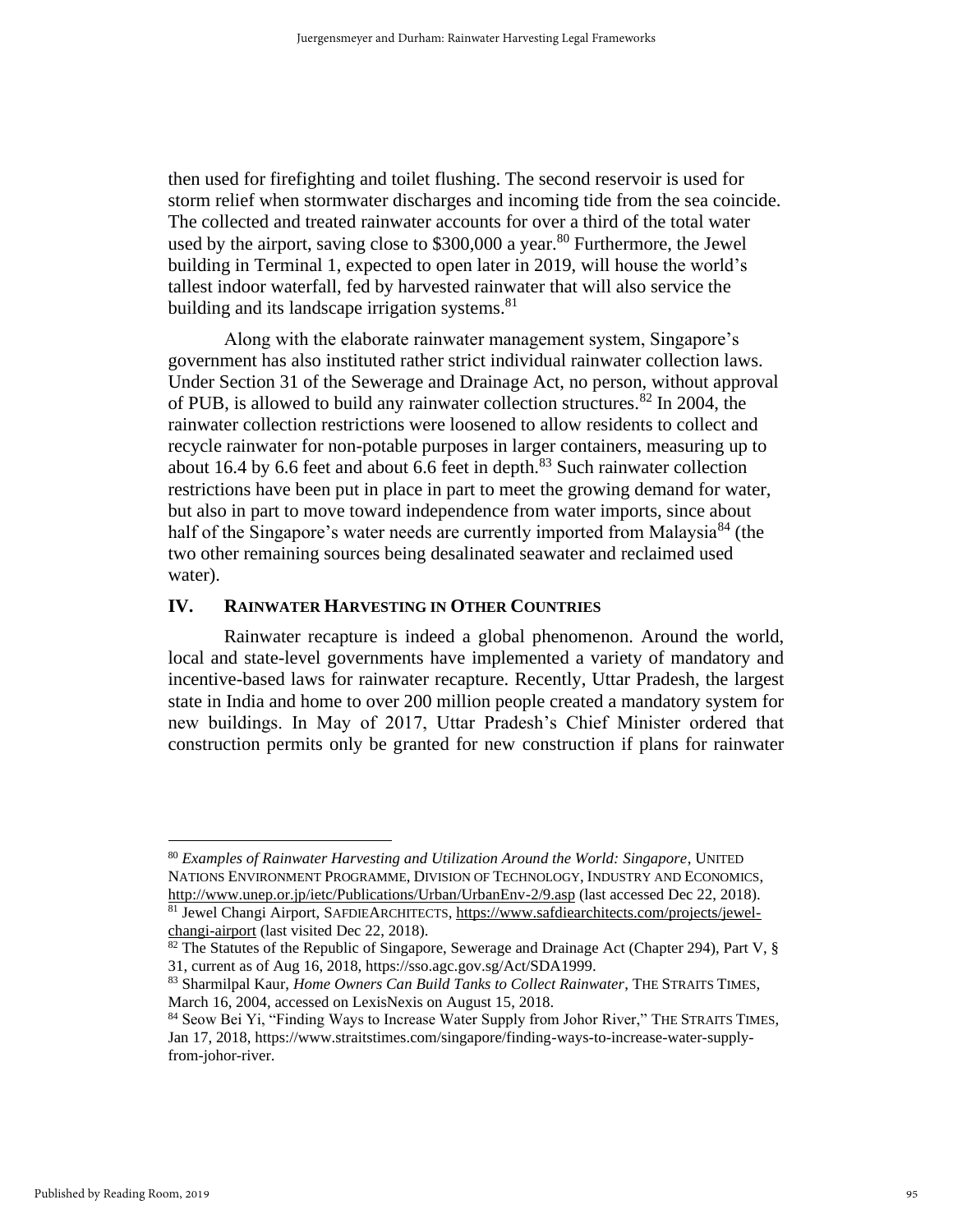harvesting are included.<sup>85</sup> This order includes both residential and commercial construction. Citing depletion in the groundwater levels in parts of Uttar Pradesh, the Chief Minister issued the order to ensure that the state's population will not face a shortage of drinking water.<sup>86</sup>

In 2009, the Programme of 1 Million Cisterns (P1MC) was implemented in the semi-arid northeastern region of Brazil with a goal to provide "drought-secure" drinking water for millions of people in the region. The P1MC was funded both by the Brazilian government and the private sector and designed to be carried out in a decentralized fashion at the local, state, and regional levels. Within one year of its implementation, over  $250,000$  cisterns were installed.<sup>87</sup>

To address flooding and water security issues, China has recently launched the Sponge City Program (SCP), run as a three-year pilot. Under SCP, cities are to be equipped to behave like sponges (catching and storing rainwater, treating it, and then redistributing to residents via improved permeation, detention, storage, drainage, and purification systems). Out of 130 candidate city applicants, China Ministries of Finance and Water Resource chose 16 cities to participate in 2015, 14 more, including Beijing and Shanghai, were added in 2016.<sup>88</sup> To guide the SCP implementation, the central government has published various policy and technical information documents, including a guide of Sponge City technology and the evaluation and assessment index to measure sponge city performance.<sup>89</sup> Singapore companies have also offered their expertise to help Chinese cities bid and request funding for SCP projects.<sup>90</sup> As of 2018, the country has spent over \$12 billion on

<sup>88</sup> Liping Dai, Helena F. M. W. van Rijswick, Peter P. J. Driessen & Andrea M.

<sup>85</sup> *Only Buildings with Rainwater Harvesting Facility to be Approved: CM Yogi Adiyanath*, THE INDIAN EXPRESS, May 16, 2017, http://indianexpress.com/article/india/only-buildings-withrainwater-harvesting-facility-to-be-approved-cm-yogi-adiyanath-4658173/.

<sup>86</sup> *Id.*

<sup>87</sup> Johann Gnadlinger, *Community Water Action in Semi-Arid Brazil: Factors for Success of Rainwater Harvesting Programs* at 4, 4TH WORLD WATER FORUM, March 16, 2006 (revised May 2009).

Keessen, *Governance of the Sponge City Programme in China with Wuhan as a Case Study*, 34:4 INTERNATIONAL JOURNAL OF WATER RESOURCES DEVELOPMENT, 578-596 (2018),

[https://www.tandfonline.com/doi/full/10.1080/07900627.2017.1373637;](https://www.tandfonline.com/doi/full/10.1080/07900627.2017.1373637) see also Xiaoning Li et al., *Case Studies of the Sponge City Program in China*, World Environmental and Water Resources Congress Paper, May 2016,

https://www.researchgate.net/publication/303362681\_Case\_Studies\_of\_the\_Sponge\_City\_Progra m\_in\_China.

<sup>89</sup> XIAONING LI ET AL., *supra* at 7.

<sup>90</sup> *A Thirst for China's 'Sponge City' Projects*, ENTERPRISE SINGAPORE,

[https://ie.enterprisesg.gov.sg/Partner-Singapore/Singapore-Industry-Capabilities/Infrastructure-](https://ie.enterprisesg.gov.sg/Partner-Singapore/Singapore-Industry-Capabilities/Infrastructure-Hub/Singapore-Asia-s-Infrastructure-Hub/Technical-and-Engineering-Services/Energy/Singapore-Sector-Folder/Featured-Projects/mc/News/2016/7/A-thirst-for-China-s--sponge-city--projects)[Hub/Singapore-Asia-s-Infrastructure-Hub/Technical-and-Engineering-Services/Energy/Singapore-](https://ie.enterprisesg.gov.sg/Partner-Singapore/Singapore-Industry-Capabilities/Infrastructure-Hub/Singapore-Asia-s-Infrastructure-Hub/Technical-and-Engineering-Services/Energy/Singapore-Sector-Folder/Featured-Projects/mc/News/2016/7/A-thirst-for-China-s--sponge-city--projects)[Sector-Folder/Featured-Projects/mc/News/2016/7/A-thirst-for-China-s--sponge-city--projects](https://ie.enterprisesg.gov.sg/Partner-Singapore/Singapore-Industry-Capabilities/Infrastructure-Hub/Singapore-Asia-s-Infrastructure-Hub/Technical-and-Engineering-Services/Energy/Singapore-Sector-Folder/Featured-Projects/mc/News/2016/7/A-thirst-for-China-s--sponge-city--projects) (last accessed Jan 15, 2019).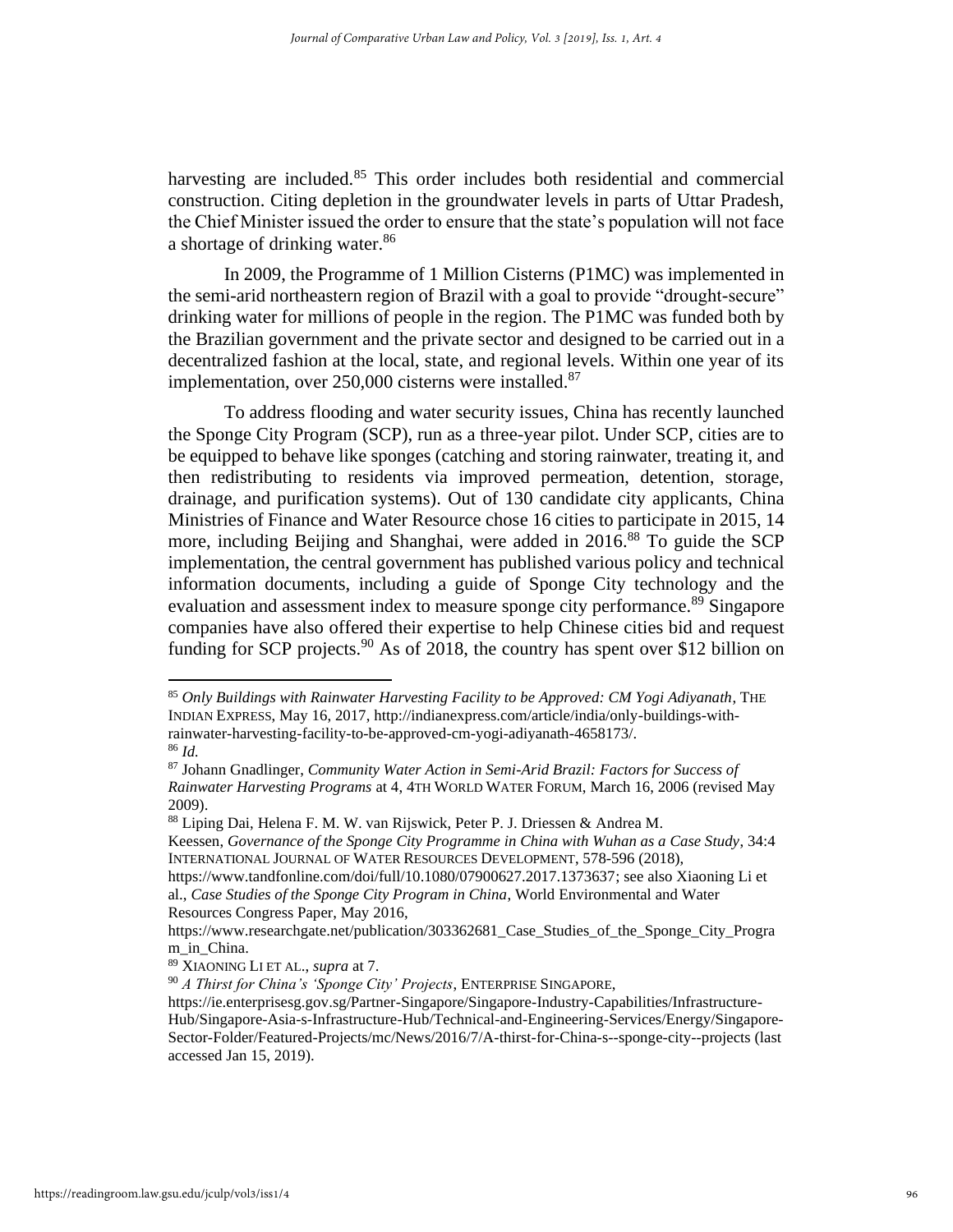all sponge city projects, with the central government covering 15-20% of the cost, and the rest of the expenses shared between local governments and the private sector.<sup>91</sup> China is planning to turn 80% of the country's urban areas into Sponge Cities by 2030, with each sponge city absorbing and recycling roughly 70% of stormwater. 92

Unlike Singapore, Australia is the driest inhabited continental land in the world.<sup>93</sup> To alleviate drought effects on available water resources, several Australian states and cities have enacted requirements for rainwater harvesting. Since 2005, in the State of Victoria, new homes and apartments must be built with either a rainwater tank or a solar hot water system. The State of South Australia has made rainwater tanks mandatory for new homes. The State of New South Wales and the City of Sydney require buildings to reach the Building and Sustainability Index (BASIX) target of forty percent reduction in water usage. One of the ways suggested to accomplish this goal is through the use of rainwater harvesting tanks. From 2009 to 2011, under the Water for Future Initiative, Australian federal government ran a rebate scheme to assist families with rainwater harvesting system installations. Additionally, starting in 2008-2009, all six states together with Australian Capital Territory ran similar rebate programs, offering up to \$1,500 on rainwater tank systems. All of the state rebate programs have ended, the last one, in the State of Victoria, having expired in  $2015.^{94}$ 

To address increasingly frequent and heavy flooding, coupled with the city's sinking by almost half an inch each year, Thailand's capital Bangkok has been mapping out an extensive water-management plan. One of the largest, recently completed anti-flooding projects is an 11-acre Chulalongkorn University Centenary Park with porous-concrete walkways, artificial wetlands, and a retention pond to hold up to a million gallons of rainwater.<sup>95</sup> A museum in the park is topped with a green roof that filters rainwater before it is stored in tanks underground.<sup>96</sup> The park is Bangkok's first in many years and an important step toward resilience (the city

<sup>91</sup> Asit K Biswas, Kris Hartley, *China's 'Sponge Cities' Aim to Re-Use 70% of Rainwater*, CNN, Oct 15, 2018, https://www.cnn.com/2017/09/17/asia/china-sponge-cities/index.html.

<sup>92</sup> Thu Thuy Nguyen et al., *Implementation of a Specific Urban Water Management – Sponge City*, SCIENCE OF THE TOTAL ENVIRONMENT 652 (2019) 147-162.

<sup>93</sup> Chirhakarhula E. Chubaka, Harriet Whiley, John W. Edwards, Kirstin E. Ross, *A Review of Roof Harvested Rainwater in Australia*. 2018 J ENVIRON PUBLIC HEALTH, https://www.ncbi.nlm.nih.gov/pmc/articles/PMC5828256/.

<sup>94</sup> *Id.*

<sup>95</sup> Leanna Garfield, *Bangkok is Sinking, so It Built a Park that Holds a Million Gallons of Rainwater to Help Prevent Flooding*, BUSINESS INSIDER, Aug 1, 2018,

https://www.businessinsider.com/bangkok-park-holds-a-million-gallons-of-rainwater-to-preventflooding-2018-7.

<sup>96</sup> Rina Chandran, *Bangkok Fights Floods with Thirsty Landscaping*, PLACE, Jan 9, 2019, http://www.thisisplace.org/i/?id=61312b24-7861-478f-86ad-e9f5e606f44b.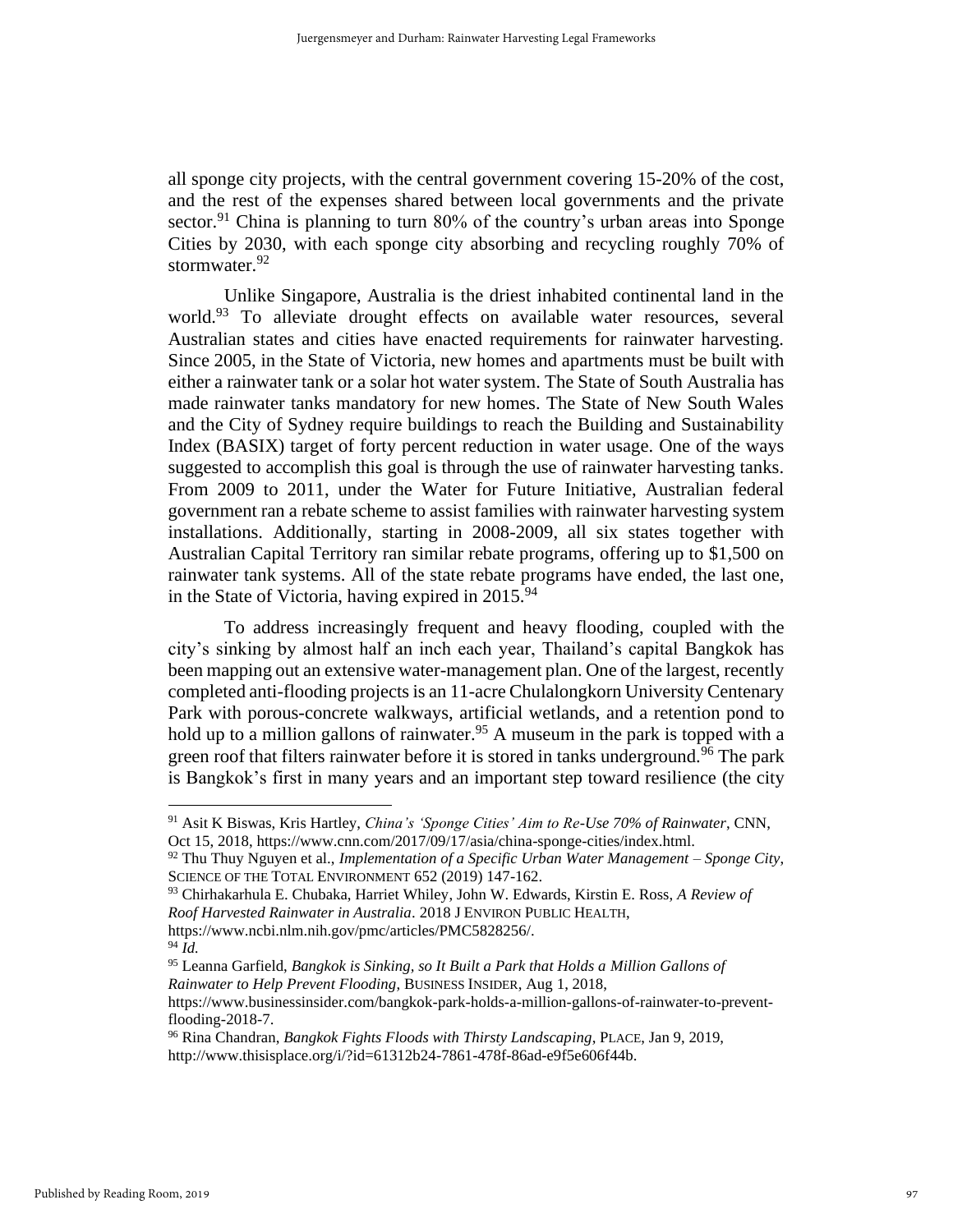has one of the lowest ratios of green space: mere 35.5 sq. ft per person, compared to 66 in Singapore or 23.1 in New York City). $97$ 

In April 2017, the government of Kenya, partnered with the business and development communities, launched a rainwater harvesting program to construct farm ponds to increase water storage within those farms. The program is a pilot initiative, expected to be rolled out in other potential countries across the African continent.<sup>98</sup> Kenya's national government has been promoting rainwater harvesting through enabling legislation designed to increase rainwater storage, including the recently enacted Water Act 2016.<sup>99</sup> The Water Act 2016 establishes, among other new water institutions, the National Water Harvesting and Storage Authority to develop national water harvesting policy and to enforce water harvesting strategies<sup>100</sup> to build resilience to floods and droughts to ensure access to clean and affordable water. Kenya's Rainwater Harvesting program, together with the examples discussed above, illustrate the widespread adoption of rainwater harvesting programs worldwide, not only to promote green development and to build resilience, but also to provide a supply of drinking water for millions of people.<sup>101</sup>

#### **IV. MANAGEMENT OF SURFACE WATER RUNOFF THROUGH A RAIN TAX**

Programme (UNDP), *Harvesting Fog in Western Yemen*,

[https://www.undp.org/content/undp/en/home/ourwork/ourstories/harvesting-fog-in-western](https://www.undp.org/content/undp/en/home/ourwork/ourstories/harvesting-fog-in-western-yemen.html)[yemen.html](https://www.undp.org/content/undp/en/home/ourwork/ourstories/harvesting-fog-in-western-yemen.html) (last visited May 1, 2019).

<sup>97</sup> *Id.*

<sup>98</sup> Susan Onyango, Lynnea Imbai, *Kenya Launches National Program to Harvest Rainwater*, WORLD AGROFORESTRY, May 10, 2017,

http://blog.worldagroforestry.org/index.php/2017/05/10/kenya-launches-national-program-toharvest-rainwater/.

<sup>99</sup> *Billion Dollar Business Alliance for Rainwater Harvesting*, UNITED NATIONS, PARTNERSHIP FOR THE SDGS,<https://sustainabledevelopment.un.org/partnership/?p=11904> (last accessed January 13, 2019).

<sup>&</sup>lt;sup>100</sup> The Water Act, 2016, Section 30, WATER SERVICES REGULATORY BOARD (WASREB), https://wasreb.go.ke/downloads/Water%20Act%202016.pdf.

<sup>&</sup>lt;sup>101</sup> Fog harvesting is another sustainable water collection method, practiced around the world in countries including Chile, Dominican Republic, Ecuador, Ethiopia, Guatemala, Haiti, Morocco, Namibia, Nepal, Peru, and Yemen. This method can be effectively used to collect water in locations where annual rainfall is scarce since fog harvesting does not require rain, only fog and light winds. Fog collectors (erected mesh nets that catch fog droplets and use gravity to send the harvested water down into containers underneath) work well in hilly areas with frequent cloud movement. In Yemen, for example, such devices have amassed up to 10 gallons of water per day. The fog collectors are not usually built in large cities, however, where such collectors would be unlikely to meet the high water demands. *See* FogQuest: Sustainable Water Solutions, <http://www.fogquest.org/f-a-q/> (last visited May 1, 2019); *see also* United Nations Development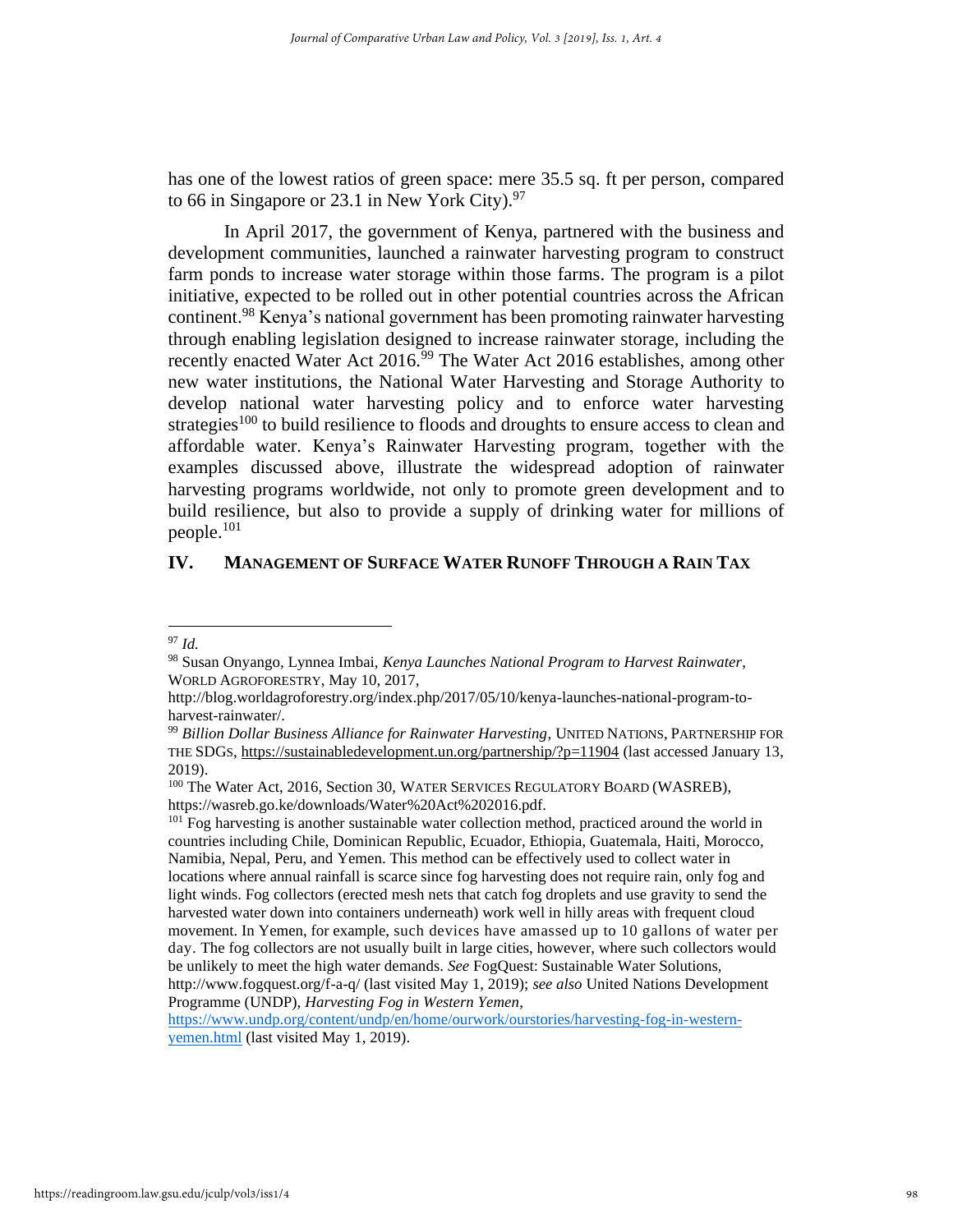Implementing a rain tax encourages rainwater capture by concentrating on the need to manage surface water runoff. The rain tax, also known as a stormwater service charge, stormwater utility charge, or surface water drainage charge, requires property owners to pay for the cost of "handling" their rainwater runoff. This fee is calculated by the total impervious surface area on the property. In order to understand the rain tax, one must first examine the relationship between rainwater catchment and stormwater system management. Stormwater management can represent a huge cost to municipalities. Municipalities spend money in order to maintain the drainage system rainwater runoff and sewage flow-through. No maintenance or poor maintenance can ultimately lead to systems backing up and flooding. Municipalities also spend money to separate the storm and sewer systems.<sup>102</sup> It costs money to manage the excess rainwater runoff flowing into stormwater and sewage systems, and the rain tax is a way to recoup that cost. Effective stormwater management in general has many benefits related to preventing water pollution and flooding, but is not the focus of this Article.<sup>103</sup> Rainwater catchment is also a benefit of implementing a rain tax. When such a tax is created, it can account for conservation methods used by property owners and in turn allow them to receive a credit.<sup>104</sup> If property owners use rainwater catchment methods on-site, they will be able to cut down on their bills.

Perhaps the best example of an effective rain tax is in Germany. German households are charged stormwater fees based on individual parcel assessments, which determine the amount of impermeable surfaces on the property.<sup>105</sup> The tax encourages landowners to implement water conservation in order to shield themselves from higher water bills. One of the rainwater catchment systems discussed above, which would be most helpful in reducing one's tax, is installation of a green roof. At a residential level, the largest impermeable area on a parcel of land usually is the structure's roof. By installing a permeable green roof, that surface area would no longer be used in calculating how much tax will be levied. In Germany, the tax is seen as an incentive to install green roofs or permeable pavement in order to reduce the amount of tax assessed. The individual parcel assessment system has found great success in Germany. The proliferation of green roofs and rainwater harvesting through Germany has been accomplished through a

<sup>102</sup> *Bolt v. City of Lansing*, 587 N.W.2d 264 (Mich. 1998).

<sup>103</sup> Avi Brisman, Article, *Considerations in Establishing a Stormwater Utility*, 26 S. ILL. U. L.J. 505, 512 (2002).

<sup>104</sup> *Id.* at 515.

<sup>105</sup> Ralph Bueler et al., *How Germany Became Europe's Green Leader: A Look at Four Decades of Sustainable Policymaking*, THE SOLUTIONS J., at 51–63, Sept. 2011,

https://www.thesolutionsjournal.com/article/how-germany-became-europes-green-leader-a-lookat-four-decades-of-sustainable-policymaking/.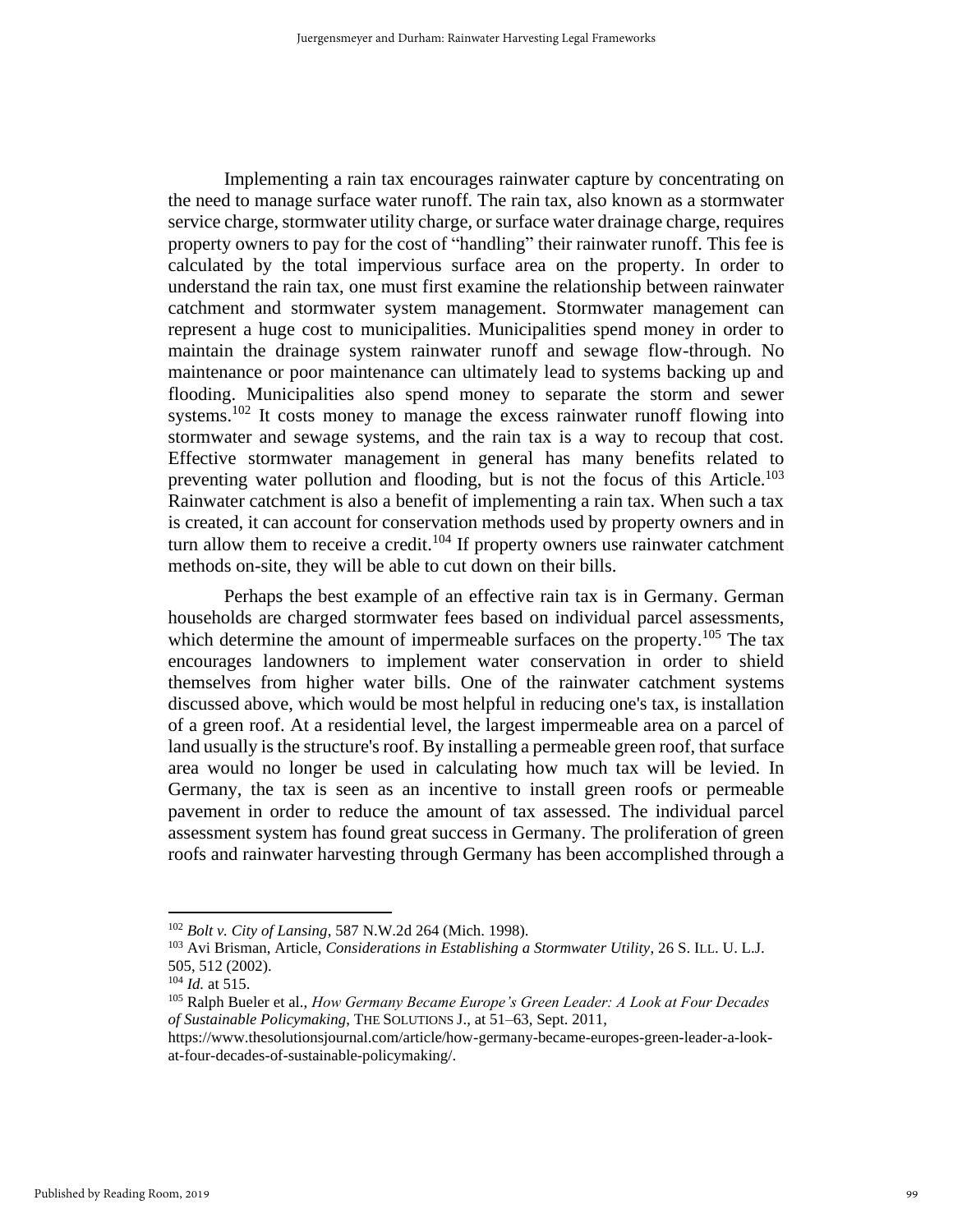combination of rebates and requirements, and cooperation between multiple levels of government.

Potsdamer Platz, an office, entertainment, and retail district in the center of Berlin, exemplifies the push for green roof adoption, generally ascribed to Germany's Federal Nature Conservation Act.<sup>106</sup> Berlin's stormwater fee is the highest in Germany, thus, works as the greatest financial incentive to promote green infrastructure, especially for industries and businesses operating large sites with impervious cover.<sup>107</sup> One of such sites, Potsdamer Platz, includes the Daimler-Chrysler headquarters, was completed in 1998 with an extremely complex rainwater retention system called Urban Waterscape.<sup>108</sup> 23,000 cubic meters of rainwater are saved each year through this system. This is accomplished mostly through green roofs, which cover over sixty percent of the buildings in the district. The rainwater then flows to five massive cisterns under the district. From there, it flows to man-made canals, lagoons and reservoirs in the district, which have become major tourist draws in their own right. It is also used to irrigate the many green spaces that line the canals in the district. Some rainwater is also used to flush toilets in the district's buildings and in sprinkler systems. As a positive side effect of this, the summertime temperature in the district has decreased by about two degrees Celsius.<sup>109</sup>

Promoting conservation through taxes forces results, but it can also lead to problems. In England, there has been considerable protest by churches and other non-profit entities. Churches tend to have large amounts of non-permeable areas (such as parking lots) on their property.<sup>110</sup> Before the new rain tax, an area was charged based on a ratable value. Churches, charities, and community sport clubs received very low ratable values under the old system and based on those values,

<sup>106</sup> Working Party on Biodiversity, Water and Ecosystems: Barriers to, and Incentives for, the Adoption of Green Water Infrastructure, 29 ORGANIZATION FOR ECONOMIC COOPERATION AND DEVELOPMENT (OECD), ENVIRONMENT POLICY COMMITTEE, Nov 4, 2013,

http://www.oecd.org/officialdocuments/publicdisplaydocumentpdf/?cote=ENV/EPOC/WPBWE/R D%282013%298&docLanguage=En.

<sup>107</sup> Darla Nickel, Wenke Schoenfelder, Dale Medearis, David P. Dolowitz, Melissa Keeley & William Shuster, *German Experience in Managing Stormwater with Green* 

*Infrastructure*, JOURNAL OF ENVIRONMENTAL PLANNING AND MANAGEMENT, 57:3, 403-423 (2014), https://doi.org/10.1080/09640568.2012.748652.

<sup>108</sup> *Berlin: Water Creates a Vibrant Cityscape*, DAC & CITIES, http://www.dac.dk/en/daccities/sustainable-cities/all-cases/water/berlin-water-creates-a-vibrant-cityscape/ (last visited Sept. 25, 2017).

<sup>109</sup> *Id.*

<sup>110</sup> *See, e.g.*, Lynn Monson, *Yspilanti City Council Wary of Proposal to Charge "Pavement Fee,"* MLIVE.COM, Apr. 1, 2009, http://www.mlive.com/news/ann-

arbor/index.ssf/2009/04/ypsilanti\_city\_council\_wary\_of.html (pointing out that lawmakers are reluctant to apply storm water utility fees to churches).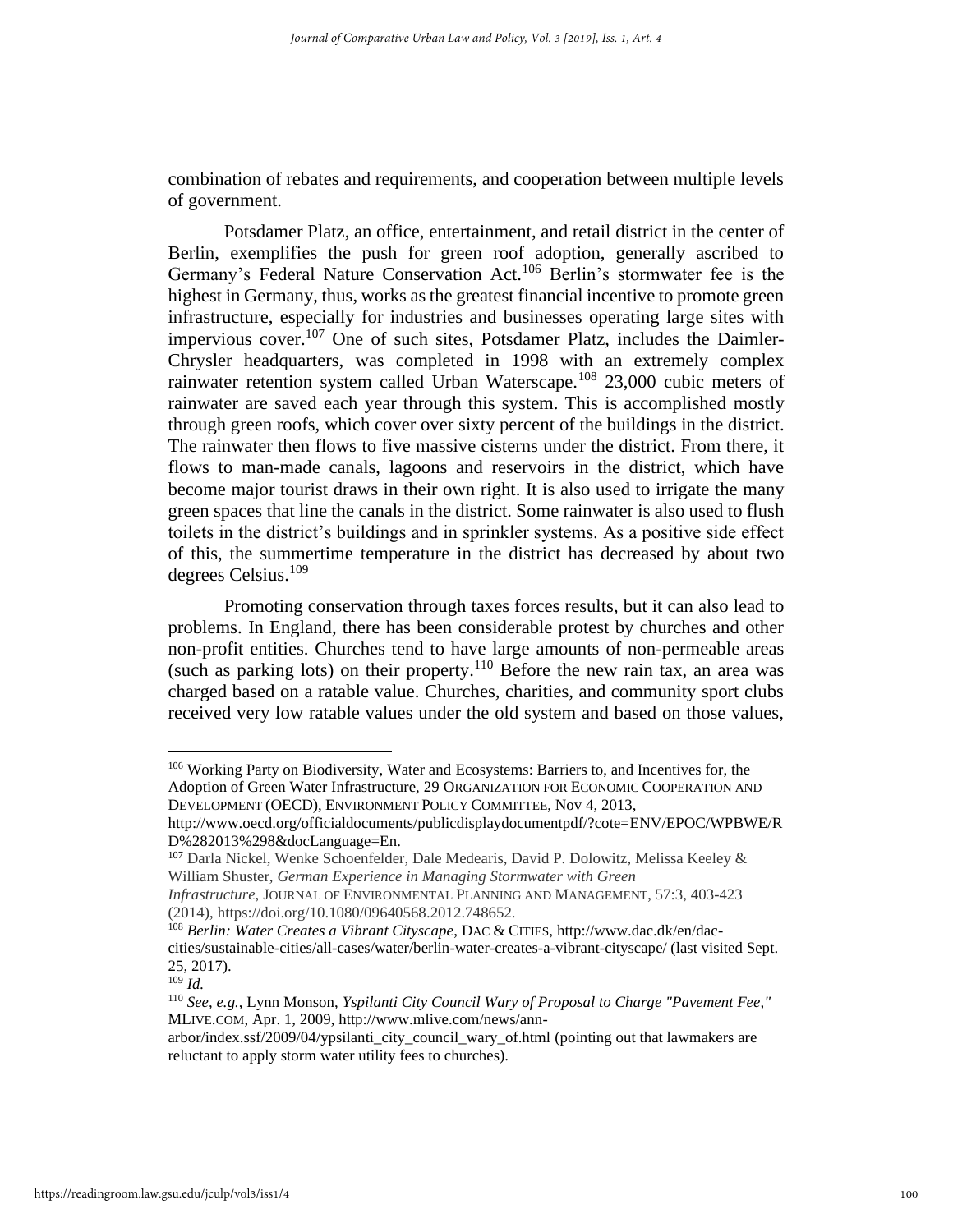were not charged a high amount.<sup>111</sup> Under the rain tax imposed by Ofwat, the industry regulator, these groups saw a tremendous increase in their bills. Some churches, cemeteries, and community sports stadiums that previously received low stormwater bills began being assessed bills of five-thousand pounds per year. In 2010, Parliament passed a law that allowed these large community and church parcels to receive social tariffs and breaks from the rain tax, greatly reducing their bills. $112$ 

However, in the United States, the rain tax has not exactly been universally embraced and has even faced constitutionality questions. In 2010, the Environmental Protection Agency called on seven states to enact legislation aimed at reducing polluted runoff into the Chesapeake Bay.<sup>113</sup> Of the seven states, only Maryland heeded the mandate and passed HB 987 in 2012.<sup>114</sup> This bill was officially known as the Stormwater Management Watershed and Restoration Program, but was in effect, a rain tax. The rain tax applied to nine Maryland counties plus the City of Baltimore. The legislature tasked these jurisdictions with setting their own "stormwater remediation fees" which could be a flat rate, a rate based on the amount of impervious surface on each property, or a rate calculated in any other way by the county or municipality.<sup>115</sup> Frederick County chose to impose a tax of one cent per year in protest, and Carroll County refused to impose any tax at all in defiance of the law.<sup>116</sup> After three years and tremendous public disdain, the bill was amended by the Maryland legislature to make the imposition of the rain tax by the counties optional.<sup>117</sup> This amendment was passed unanimously in the Maryland Senate and with a lone dissenter in the Maryland House. However, counties are still required to complete stormwater pollution projects, and must come up with the money some other way to avoid being fined. Some counties opted to repeal the rain tax, diverting funds from other parts of their budget to pay for the required environmental projects. Some counties reduced their tax, and others have

<sup>111</sup> Martin Beckford, *Churches, Scouts and Sports Clubs Win Battle Over 'Rain Tax' in Parliament's 'Wash-Up,'* THE TELEGRAPH, Apr. 9, 2010,

http://www.telegraph.co.uk/news/religion/7572322/Churches-Scouts-and-sports-clubs-win-battleover-rain-tax-in-Parliaments-wash-up.html.

<sup>112</sup> Nick Lester, *Groups Are Given New "Rain Tax' Assurances*, PLYMOUTH EVENING HERALD, Sept. 29, 2009, *available at* http://www.thisisplymouth.co.uk/oddnews/GROUPS-GIVEN-NEW-RAIN-TAX-ASSURANCES/article-1374615-detail/article.html.

<sup>113</sup> Travis H. Brown, *When It Rains, It Pours Tax Dollars in Maryland*, FORBES, Jan. 3, 2014, https://www.forbes.com/sites/travisbrown/2014/01/03/when-it-rains-it-pours-tax-dollars-inmaryland/#1724415c7c69.

<sup>114</sup> H.B. 987, 2010 Reg. Sess. (Md. 2010).

<sup>115</sup> *Id.*

<sup>116</sup> Jared Walczak, *Maryland's Rain Tax Mandate Washed Away*, TAX FOUNDATION, Apr. 14, 2015, https://taxfoundation.org/marylands-rain-tax-mandate-washed-away/ <sup>117</sup> *Id.*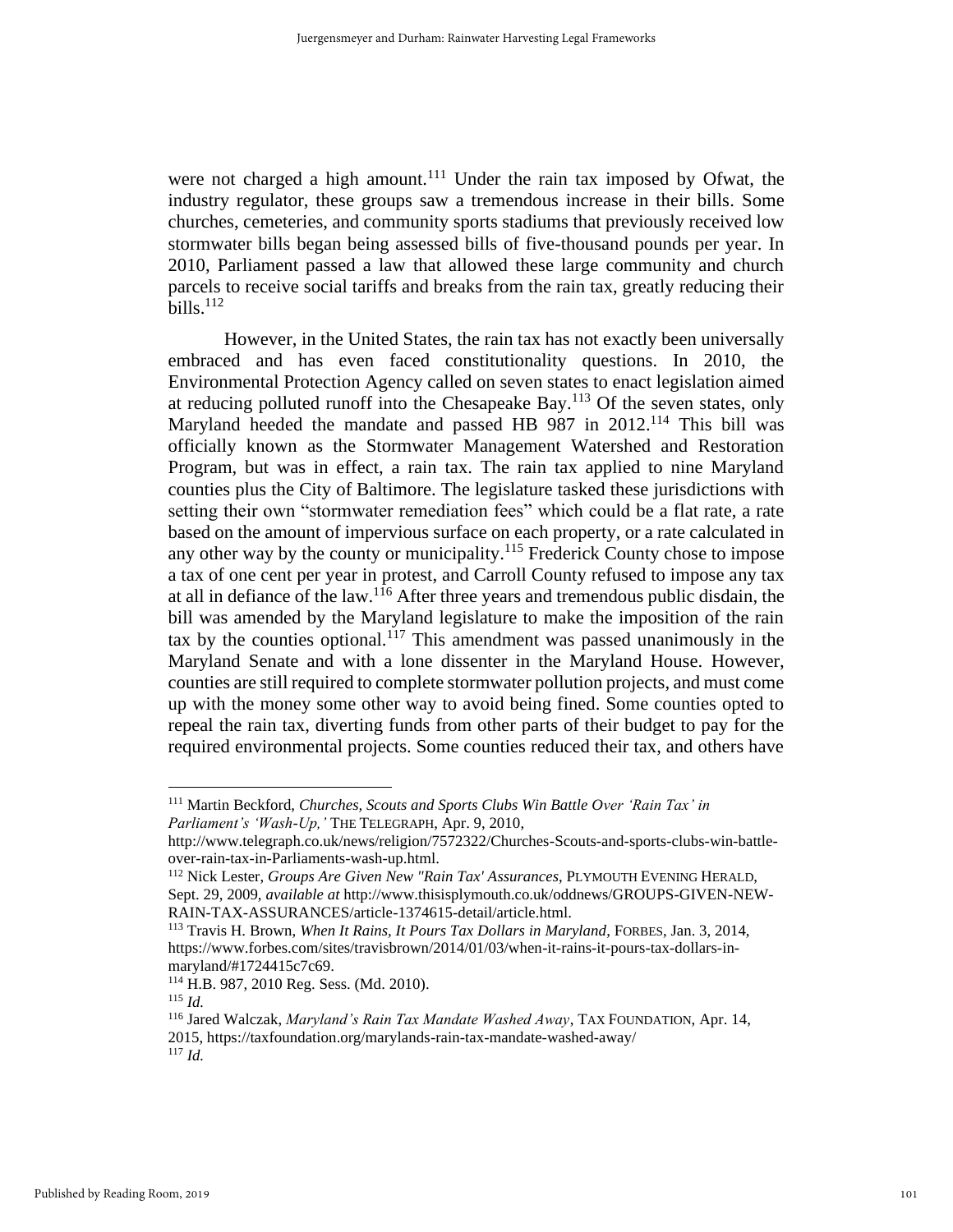opted to keep their rain tax.<sup>118</sup> The Maryland rain tax situation is a great illustration that a rain tax works better when it is left to up to the local jurisdiction, and does not benefit from state-level intervention.

Another issue with implementing a rain tax is that the process by which it is imposed must be constitutional. Lansing, Michigan, struggled with this problem in 1995. Lansing adopted an ordinance that created a stormwater service charge. The charge was imposed on each landowner and attempted to estimate each parcel's stormwater runoff.<sup>119</sup> A landowner who received a bill for \$59.83 for his 5,400 square foot parcel brought suit against the city. He claimed that the charge was a tax, rather than a valid user fee, which required a vote by the electorate before it could be implemented. The Michigan Supreme Court held that the stormwater service charge was a tax, and because there was never approval by a vote of the electorate, it was unconstitutional.<sup>120</sup>

## **V. ISSUES WITH IMPLEMENTATION OF RAINWATER HARVESTING PROGRAMS**

The first issue that local governments face when implementing a rainwater harvesting program is deciding what means to use in its implementation. Some of the programs discussed above are incentive-based, some are mandatory, and some are a combination of the two. The biggest problem with a strictly incentive-based program is that developers may decide not to take advantage of the incentives. This outcome tends to lead municipalities to adopt mandatory programs.

Achieving its goal is the main objective for a municipality, but it would prefer to reach this objective while avoiding problems. One issue to consider when enacting a rainwater harvesting ordinance is at what point in the development process the ordinance will be implemented. Many of the plans listed above implement the ordinance at the building permitting stage. When a developer wants approval of building and development plans, it must submit plans to harvest rainwater. This scheme makes permits and approval contingent on the developer's ability to capture rainwater once the development is completed.

The most debated issue that arises in the context of rainwater harvesting programs is the question of who should pay for the necessary infrastructure. Should developers or homeowners pay? Is the up-front cost going to be too much for the developer to absorb or pass on? Will the costs ever be recouped? Most developer funding of infrastructure programs - impact fees, for example - require the

<sup>118</sup> Pamela Wood & Timothy B. Wheeler, *Repeal of 'Rain Tax' Requirement Yet to Trickle Down to Most Area Homeowners*, THE BALTIMORE SUN, Apr. 19, 2015,

http://www.baltimoresun.com/news/maryland/bs-md-rain-tax-20150419-story.html

<sup>119</sup> *Bolt*, 587 N.W.2d at 267.

<sup>120</sup> Id. at 169.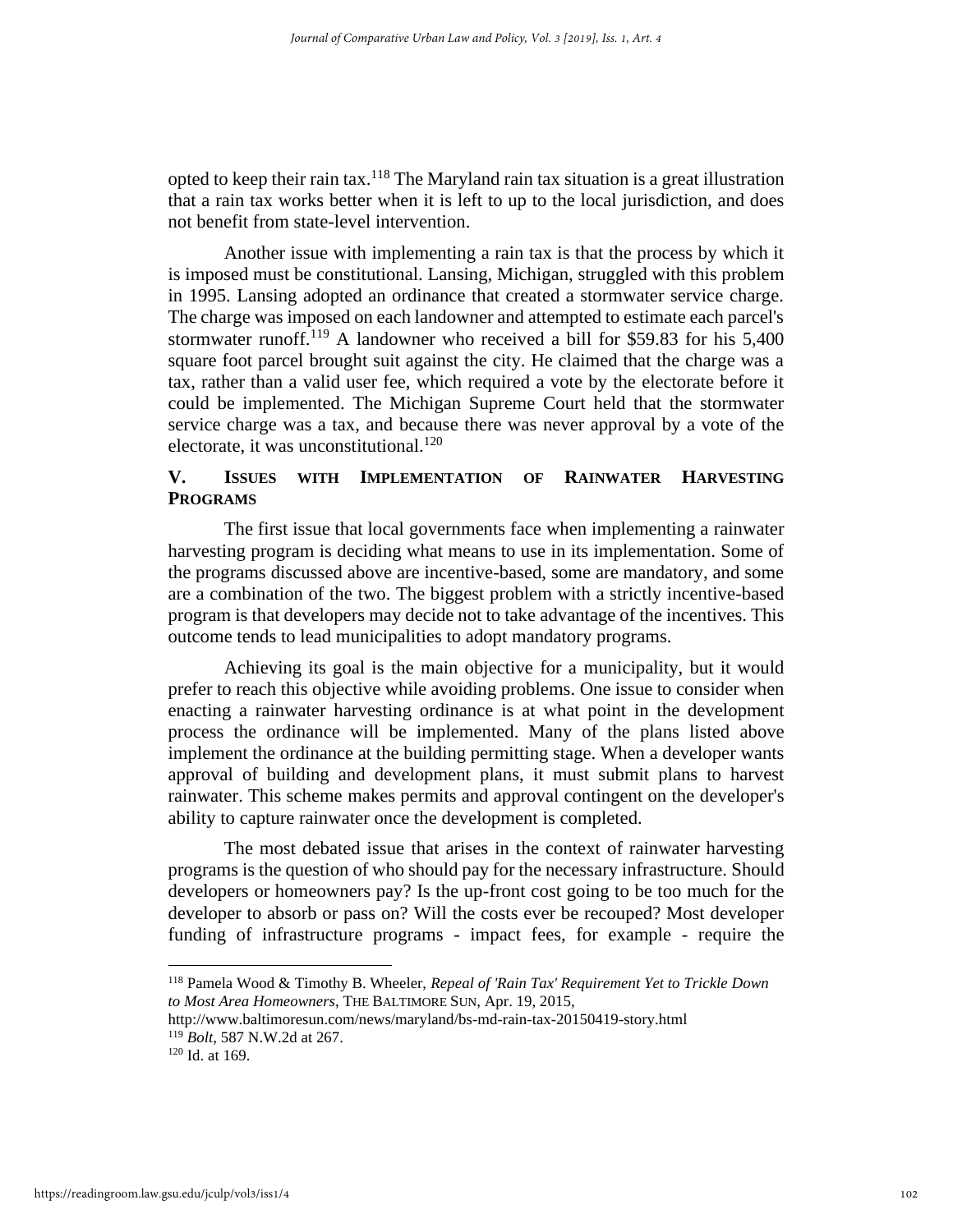developer (the person or entity who applies for the building permit) to pay. Depending on various economic factors, which vary from place to place, the buyer of the residential, commercial, or industrial property may bear all or a portion of the cost through paying a higher purchase price for the property. Or, the infrastructure costs may come out of the developer's profit. Or, some analysis indicates that those developers who know the infrastructure costs they will bear are willing to pay less for the raw land which will be the locus of the development, and therefore the cost is passed back to the owner of developable land. Most likely, all three bear some of the burden.

The equities in regards to who should bear the financial burden of water and energy conservation infrastructure are somewhat different because the homebuyer (or ultimate owner of the commercial or industrial building) may save money by paying less for water or energy because of the required conservation infrastructure. Professor Robert Freilich has pioneered an innovative and workable solution to this problem. He calls it the "monetization" idea, but a more descriptive name may be the advancement or refunding agreement approach.<sup>121</sup> Pursuant to many of the statutes discussed above, the developer has the initial cost of providing the rainwater harvesting system. A developer may not have the money up front to fund such an expensive conservation project, or may decide that it will be impossible to recoup the investment by passing it on to the buyer. The advancement approach would work like this: the developer would receive money advanced through a grant from some organization such as a water utility or a homeowner's association. The developer would then use this money to pay the extra cost of the water conservation infrastructure. When the developer sells the house to a homeowner, that homeowner will pay back the advancement. If the advancement was made from a water utility, the homeowner's water bill would include surcharges that ultimately go to paying off the money advanced to the developer. If the homeowners' association was the entity which initially fronted the money, then it can charge the homeowner a special fee that will be tacked on to the homeowner's dues. The money that was advanced to the developer will be paid back through these special assessments.

#### **VI. CONCLUSION**

Water conservation will continue to become more important to local governments as time progresses. Droughts and water shortages due to overdevelopment and climate change will continue to bring water conservation to the forefront of land use planning goals. As a result, rainwater harvesting programs are likely to attract support since they succeed in augmenting water supply and managing stormwater runoff while also serving as effective climate change

<sup>121</sup> DAVID L. CALLIES, ROBERT H. FREILICH & THOMAS E. ROBERTS, CASES AND MATERIALS ON LAND USE 682 (Thomson West 5th ed. 2008).